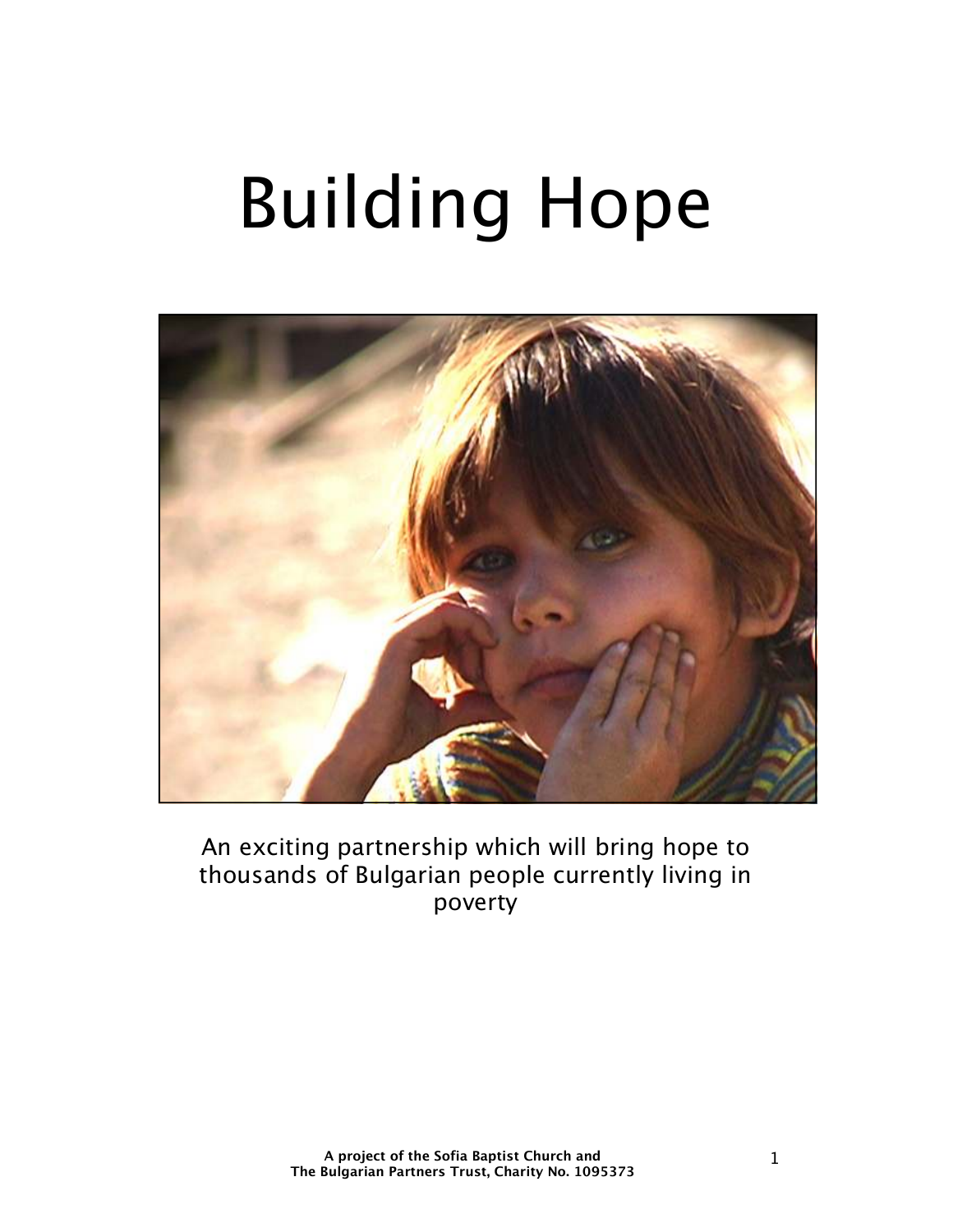Bulgaria joined the European Union in 2007 bringing optimism and opportunity to the Bulgarian people; sadly, it will be many years before, the poorest and most vulnerable will feel the benefit.



A Roma Ghetto near the centre of Sofia – no running water and electricity

For many years, the people of the Sofia Baptist Church, in the centre of Sofia, have been meeting the needs of those in their community and beyond, both as a church and through their charitable arm - the Good Samaritan Foundation. Teddi Oprenov, Pastor of the Sofia Baptist Church, explains how working with the underprivileged communities in Sofia has inspired the vision for a new centre, which he hopes will reach out to many more people and give new hope to those who are most marginalised:

"*As a Christian, I cannot just look at that and do nothing. As a pastor, I cannot just go there and preach to them. We had to do something practical. Yes, we can share our faith, but unless we show love we haven't done anything."* 

Inspired by Pastor Oprenov and his dedicated congregation, a group of people in the UK formed the Bulgarian Partners Trust - a charity dedicated to raising money and support to help make this vision a reality. The project has also hit home with a number of people from the USA, who have responded to the need.

A partnership is born……………..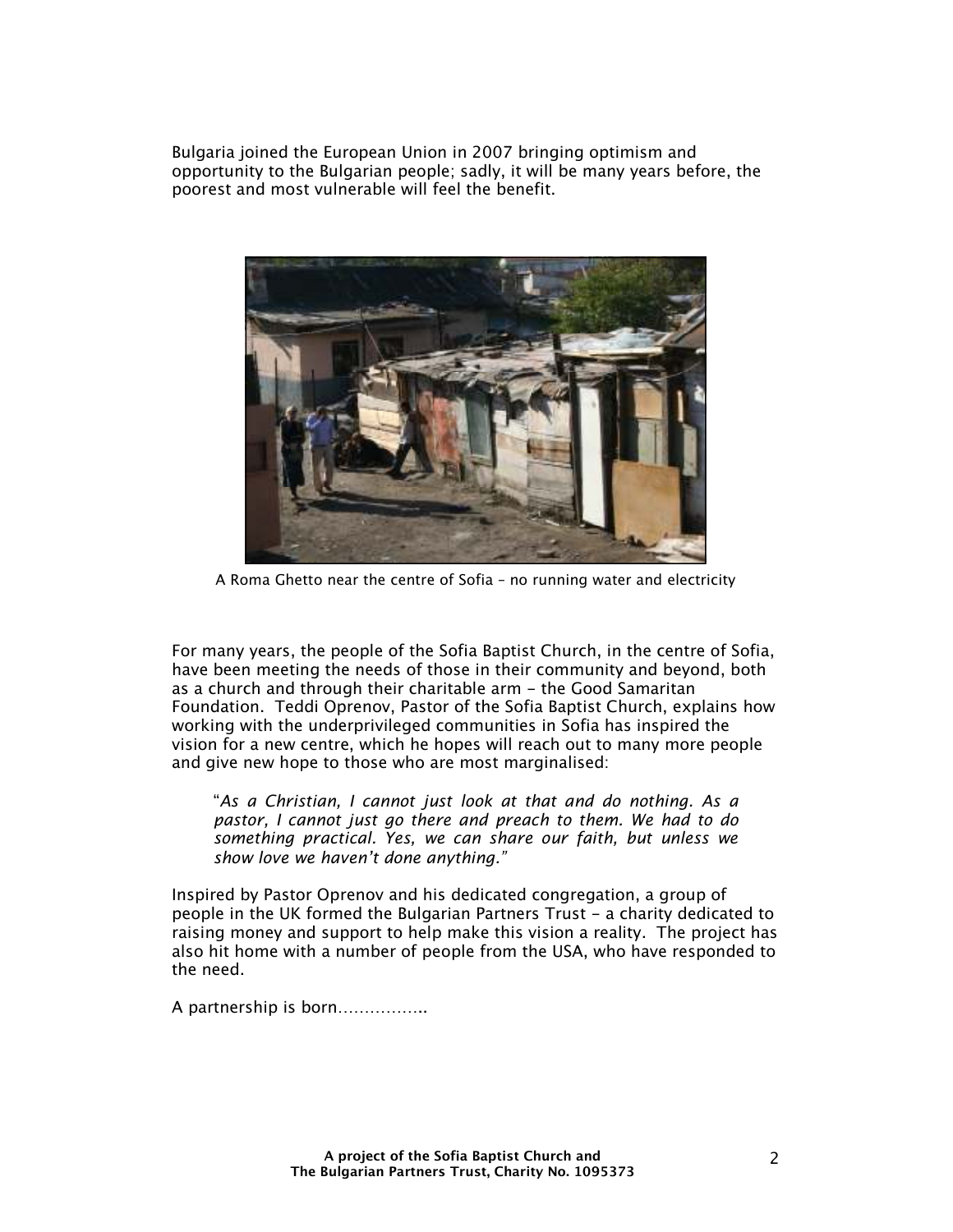## **Contents**

| <b>Executive Summary</b>                                                                                                                                                                    | 4                                     |
|---------------------------------------------------------------------------------------------------------------------------------------------------------------------------------------------|---------------------------------------|
| <b>The Situation</b><br>The History<br><b>Poverty Statistics</b><br>The Elderly<br>Children<br>The Roma Population                                                                          | 5<br>6<br>6<br>6<br>$\overline{7}$    |
| The Response so far to the Need                                                                                                                                                             | 8                                     |
| A Vision for the future<br>A Medical Centre<br><b>An Education Centre</b><br>A Feeding Station<br><b>Job Centre</b><br><b>Family Education</b><br>Day Care Centre<br><b>Business Centre</b> | 9<br>10<br>10<br>11<br>11<br>11<br>11 |
| <b>The Partnership</b>                                                                                                                                                                      | 13                                    |
| <b>Capital Funding Requirements</b>                                                                                                                                                         | 14                                    |
| Revenue Funding - A Social Enterprise<br><b>Model</b>                                                                                                                                       | 15                                    |
| <b>Appendix 1: The Team</b><br>Bulgaria - Sofia Baptist Church<br><b>Trustees</b><br><b>Fund Raisers</b>                                                                                    | 16<br>18<br>18                        |
| <b>Appendix 2: Detailed Financial</b><br><b>Information</b>                                                                                                                                 | 19                                    |
| <b>Appendix 3: Floor Plans and Areas</b>                                                                                                                                                    | 21                                    |
| <b>Appendix 4: Previous Projects</b>                                                                                                                                                        | 28                                    |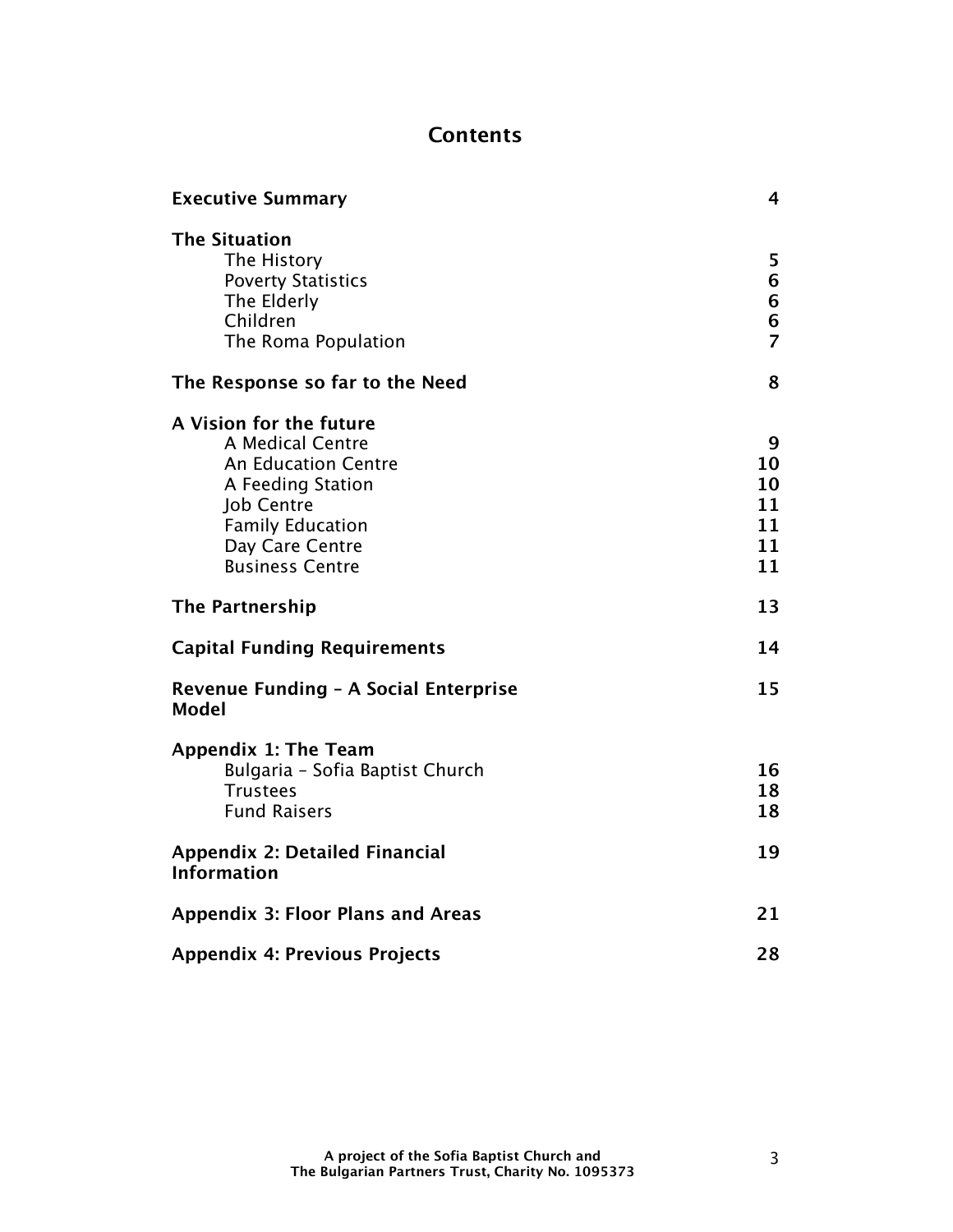## **Executive Summary**

Bulgaria is one of the poorest countries in Europe. There has been some improvement over the last few years following the country's accession to the European Union, but it is still a society divided by poverty and inequality.

The vulnerable suffer most: the elderly, those in orphanages, those who are disabled either mentally or physically and those from different ethic backgrounds, particularly the Roma population.

The social consequences of the situation in Bulgaria go beyond the borders of the country. Many Bulgarians migrate in the hope of finding a better life, but sadly, they are more likely to end up victims of criminal activity. For example, 10,000 children a year fall prey to human traffickers, many ending up in prostitution.

The Bulgarian Partners objective over the next 2 years is to finish the construction of a new multipurpose centre which will meet the needs of these people providing:

- Food for the hungry
- Medical care for the sick
- Training for the under educated
- Equality of opportunity for those who are discriminated against.

This is an extension of the work of the Sofia Baptist Church which will be based at the new centre.

The Centre will cost just over £1.5 million more than half of which had been raised by early 2007. Once built, through its social enterprise lettings, it aims to be self supporting within 3 – 4 years.

The purpose of this document is to seek your support in funding this project.



The Sofia Church Community Training Centre under construction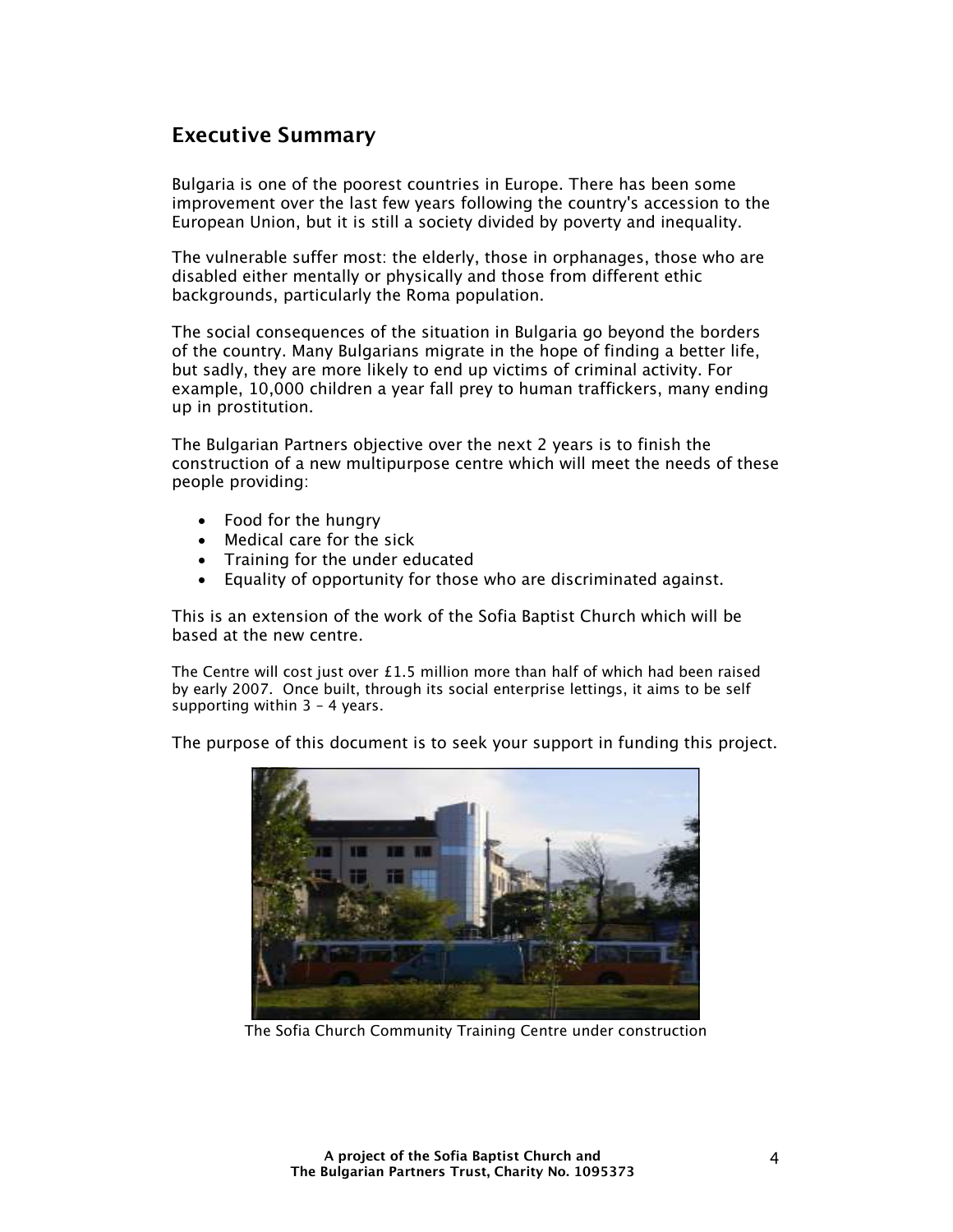## **Bulgaria – The Situation**

|                                                                                                               |                                         |                                                        | <b>Profile</b>                                                            |  |
|---------------------------------------------------------------------------------------------------------------|-----------------------------------------|--------------------------------------------------------|---------------------------------------------------------------------------|--|
|                                                                                                               | Area:<br>Population:<br>Ethnic Profile: |                                                        | 110 994 km2<br>7.4 million<br>Bulgarian - 84%,<br>Turk - 9%,<br>Roma - 5% |  |
|                                                                                                               |                                         | Life expectancy:<br>GDP per capita:                    | 71<br>£5,225                                                              |  |
|                                                                                                               |                                         | <b>Bulgaria's Position in International Comparison</b> |                                                                           |  |
|                                                                                                               | <b>Bulgaria</b>                         | UK.                                                    | <b>USA</b>                                                                |  |
| Population growth:<br>Life expectancy:<br>Unemployment rate:<br>GDP per capita:<br>Internet users (per 1,000) | $-0.8$<br>71<br>9%<br>£5,225<br>283     | $+0.6$<br>79<br>5.6%<br>£17,612<br>610                 | $+0.97$<br>77<br>5.5%<br>£18,419<br>630                                   |  |

## **Bulgarian Recent History – a summary**

Bulgaria has experienced dramatic political, economic and social change over the last 17 years. As the country emerged from the throes of communism, it experienced a period of social and economic unrest that culminated in a severe economic and financial crisis. Bulgaria's economy contracted dramatically after 1989 with the collapse of the COMECON system and the loss of the Soviet market, and the standard of living fell by about 40%. For several years there was a three digit level of inflation which surged in 1994 to more than 300%. Almost one million Bulgarians, particularly the young and educated, emigrated.

The first signs of recovery became noticeable in the late 90s. With the help of the international community, a series of reforms helped stabilise the country's economy enabling Bulgaria to become a member of the North Atlantic Treaty Organisation on March 29, 2004, and joined the European Union on January 1, 2007.

Despite Bulgaria's structural reforms, effective marketing economy and many successes, serious problems still need to be addressed. While on a macro level, good progress has been achieved,, it will be some time before this is reflected in social improvements for the majority, let alone those on the margins.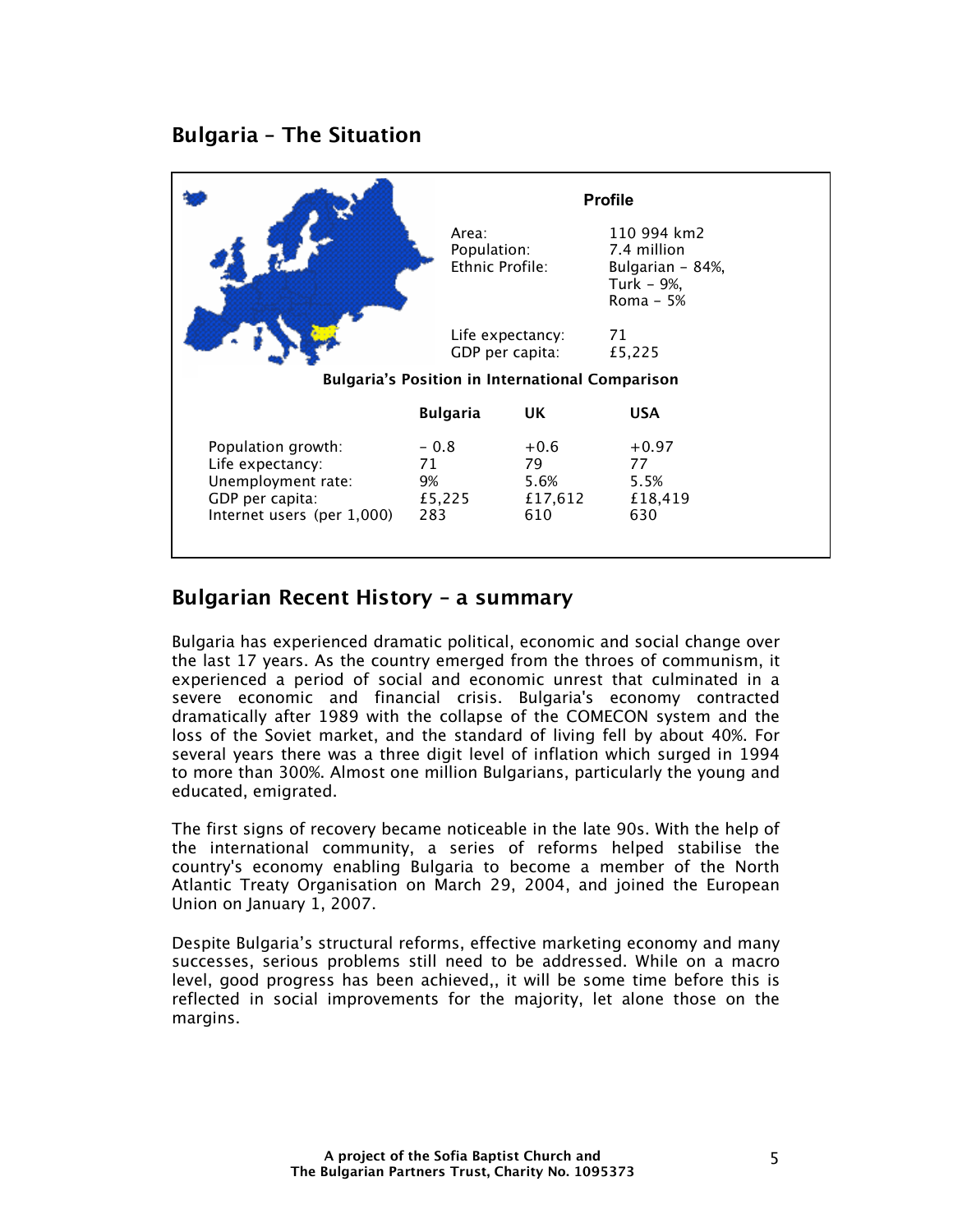### **Poverty**

Bulgaria is the poorest EU member state. The average monthly wage is just £106. In contrast, the cost of running a household is £120 per month.<sup>1</sup> This leaves one in eight Bulgarians living below the poverty line and 15% of children in jobless households. The knock-on effect of this lasting poverty and unemployment is increasing criminal activity, deteriorating health, a negative birth rate, emigration and corruption.

#### **Health Status**

Health indicators have generally worsened in Bulgaria as the economy has deteriorated:

- One in 10 Bulgarians has no access to health care benefits.
- Mortality rates from chronic conditions have increased, as have deaths from trauma.
- Stroke mortality is six times the EU average.
- Only 55% of the cost of medical services is covered by the National Health Fund.

#### **People at risk**

Bulgaria's demographic and economic crises have put three groups of people particularly at risk:

#### **The Elderly**

- One in three Bulgarians is retired and lives on an average of 140 BGN (£47) per month.
- Bulgaria is the only EU member state that has not seen an increase in life expectancy since 1990, whereas the retirement age has been gradually rising.
- Lower birth rates mean fewer relatives to help in case of chronic illness or infirmity.

#### **Children**

- Bulgaria has one of the highest number of institutionalised children in the world with 25,000 children living in orphanages of some kind  $^{\rm 1}.$
- Each year 20,000 children (3%) drop out of school, one fifth of them to start work.
- Around 10,000 children annually fall victims of trafficking and prostitution<sup>2</sup>.

l  $^{\rm 1}$  Open Society Mental Health Initiative 1st March 2007. 'Condition of Institutionalised children in Bulgaria'. quoting: Peter Sharp, Sky news

<sup>2</sup> Europol Report, World Politics Watch, October 2006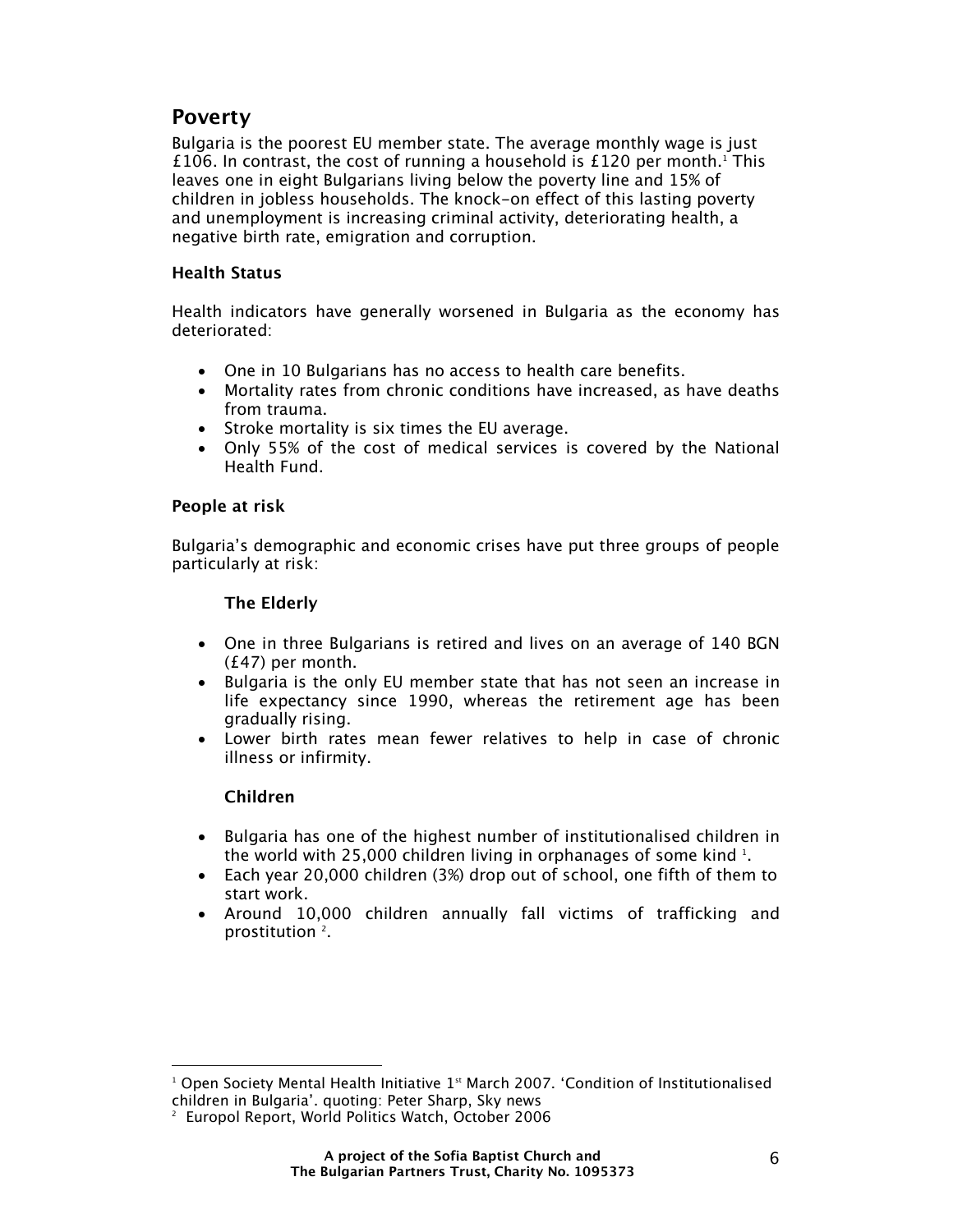#### **The Roma Community**

Social status is often determined by ethnicity in Bulgaria. Ethnic minorities and the Roma population in particular are among the most disenfranchised:

- 65% of the Roma are unemployed and in some regions this figure reaches 80%.
- Only 10% of the Roma complete high school education.
- 18% of all Roma are illiterate.
- The number of infants placed in state care is one of the highest in Europe, and continues to increase.
- Only 5% of Roma people reach the age of 65.



A young family in a Roma Ghetto near the centre of Sofia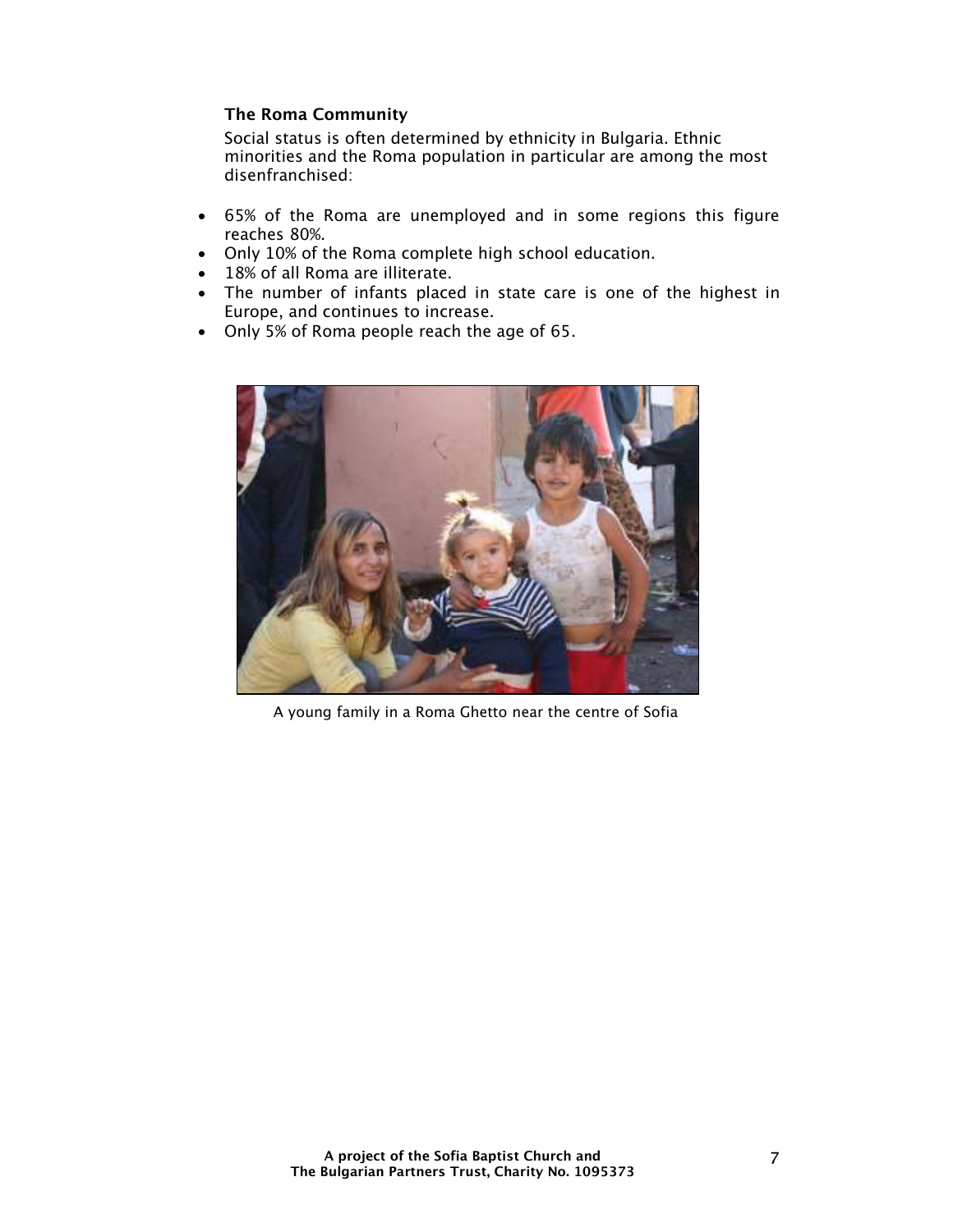## **The Response so Far to the Need**

Prior to this project the Sofia Baptist Church has established a strong tradition of serving those around them. They have done this in the face of opposition under the communist regime and discrimination since its collapse. This makes their achievements that much more remarkable. Not only have they given their all to the service of others, they have also inspired people from the international community to partner them and support the many projects that they have undertaken. Together with their overseas partners they have raised in excess of £350,000 over the last 10 years and have invested this in projects to improve the situation of those living in poverty. Members of the church have committed their time and skills to supporting vulnerable groups in Bulgaria:

#### **The Elderly**

Members of the church regularly visit the elderly in their homes – taking food and, perhaps just as importantly, their company. The church has previously organised various medical clinics with visiting doctors, dentists and opticians in order to enable this group to receive affordable medical care. During the winter in particular food is distributed to local elderly people who struggle through these months as they are forced to choose between heating and food.



**Children** Winter Help – the provision of food

The church has forged relationships with a number of Directors of Orphanages and as a consequence has been able to visit orphans taking food, toys, clothes and shoes. They take presents at Christmas and Easter and put on shows and parties for these neglected children. Beyond these demonstrations of love, the church has made large differences to their every day lives by building new toilet blocks, kitchens and classrooms and installing decent double glazed windows to keep out the harsh winter cold.

#### **The Roma Community**

The church has close links with the Roma community. They have distributed clothes, food and toys, installed clean water supplies and provided jobs for this badly discriminated section of society through the construction of the Centre.

For a full list of projects see **Appendix 4**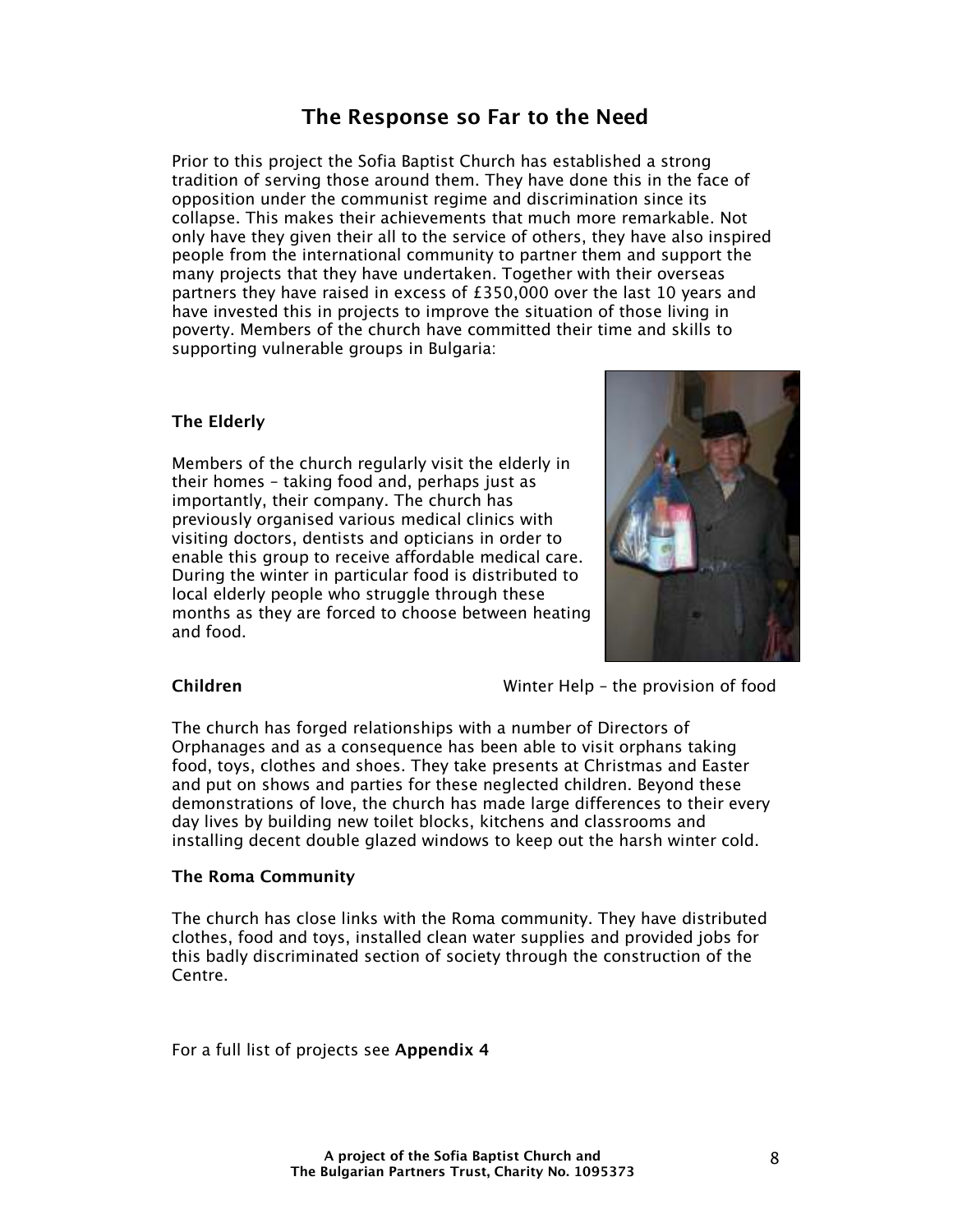## **Vision for the Future – A Multipurpose Centre**

As has been shown over the years, the Sofia Baptist Church and its partners and supporters has been involved in much social outreach to the most vulnerable in Bulgarian society. Out of this has grown a vision for the future - a multipurpose building, properly staffed to provide a far greater community resource than is currently possible.



The building is a social enterprise model – it has been designed to enable income generating activities to subsidise social outreach. It will be home to the Sofia Baptist Church which at weekends will use the conference and other rooms. During weekdays they will be available for other activities and for letting.

#### **The Centre's activities:**

#### **1) Medical Centre**

The Centre will enable the provision of affordable or free medical, ophthalmic and dental care on a far greater scale, to those who otherwise could not receive it. It is envisaged that a doctor under the current national health system could practice from the Centre under a contract system with the health authority and provide a part-time, free service to the most needy. A Practice Manager would be employed to ensure the Centre was properly organised and managed.

#### **2) Training Workshops and classrooms**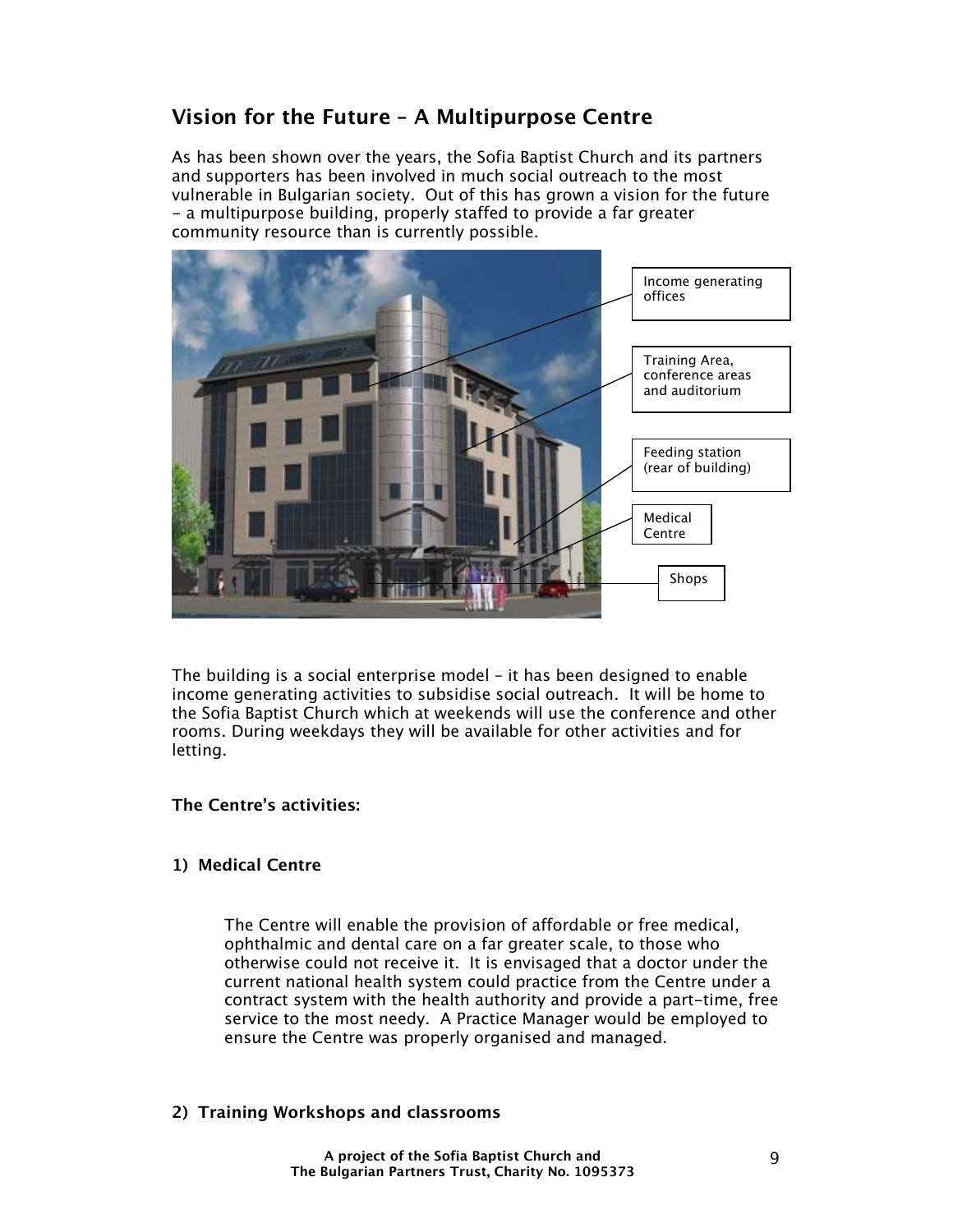The education facilities will provide help at either end of childhood

- Afterschool homework clubs will help local children to succeed at school, boost literacy levels and encourage particularly Roma children to continue with their education.
- Vocational training will provide employable skills to children who would otherwise have few prospects as they leave the orphanage.
- The Centre will provide distance learning and IT skills

This will be achieved by employing an Education Manager who would develop an education programme. There may be some charges but these would be low cost and based on an ability to pay.

#### **3) Feeding Station.**

Warm meals will be provided on a daily basis to fight hunger and improve the health of the local community. The church is already doing this but the purpose built "Feeding Station" would provide an ongoing programme of support for those who are socially excluded and homeless. This will be managed by a Catering Manager who would also oversee other catering aspects of the Centre.



Emmanuel and the Contract Manager beside the newly constructed feeding station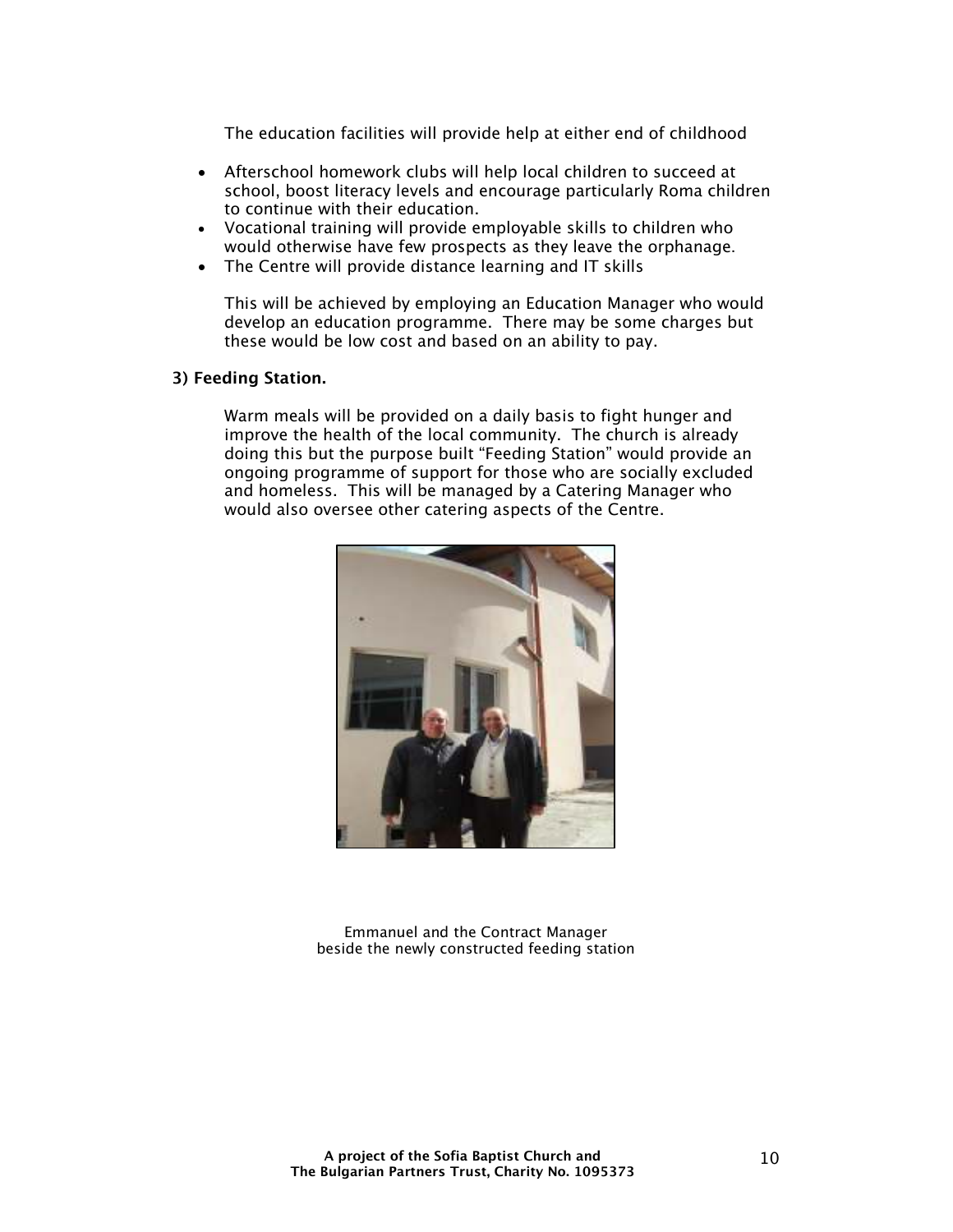#### **4) Job Centre and job creation**

The Centre will help to connect those who struggle to find employment with jobs. Already, a number of people have found employment working on the construction of the Centre, particularly from the Roma community. All contractors are obliged to take on a percentage of people who are from the Roma community in an effort to continue to provide work.



Pictured above is Georgi who had been unemployed for a long time - He has been given work on the Centre's building site which is enabling him to support his family.

#### **5) Family Education**

Family education and counselling services will be provided to help build and strengthen the community.

#### **6) Day care Centre**

This will provide child care services to those using other services within the Centre.

#### **7) Conference Hall/Offices/Business Centre**

The Conference Hall and offices will provide opportunities to generate an income that will help subsidise the social outreach programme. There is little in the way of such facilities within Sofia and with a growing economy the need for businesses to find suitable premises to meet becomes more pressing. There is already interest in this facility.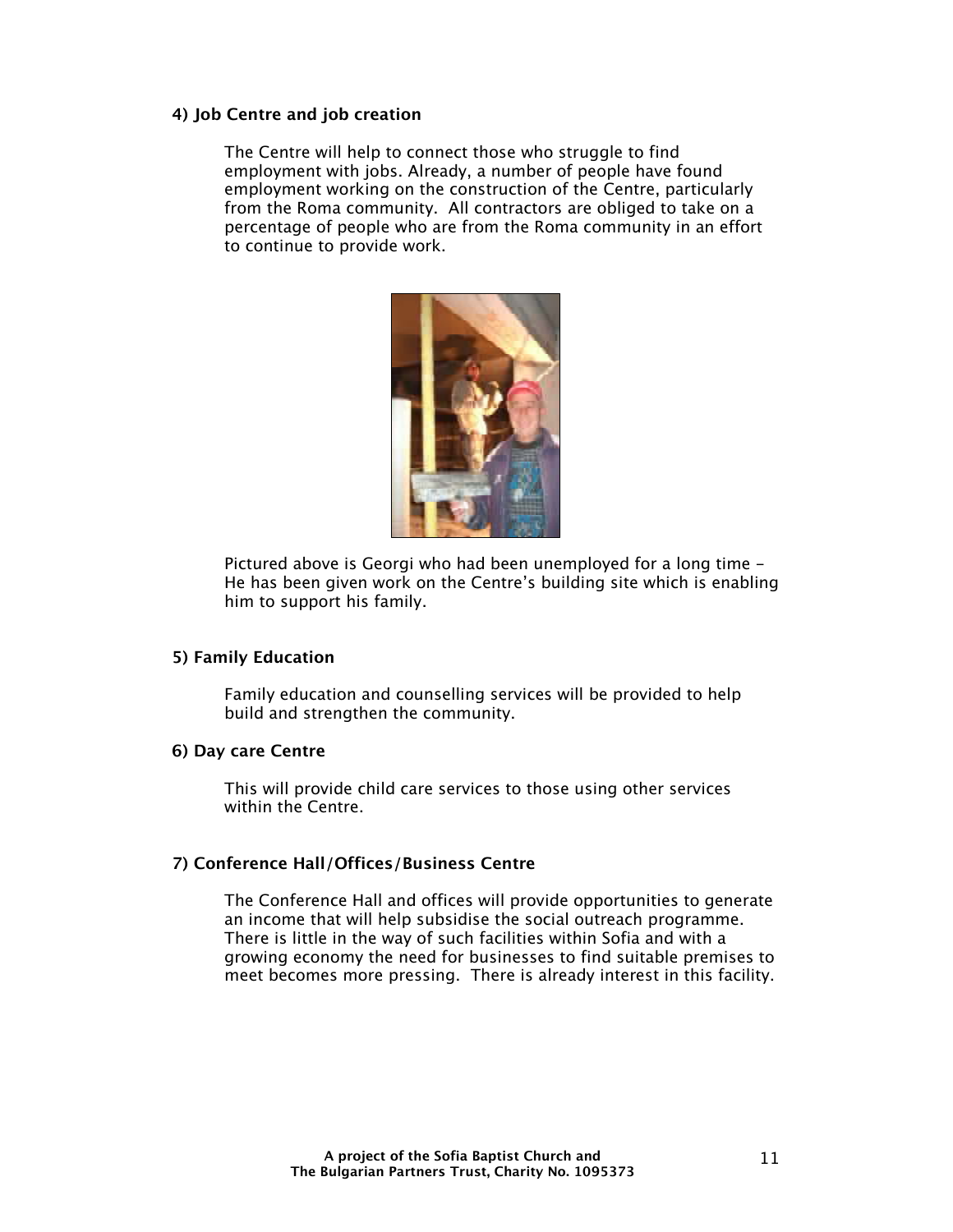

A view from the offices across the City

The Centre is just outside the Central Business District close to one of the major roads. Austrian supermarket giant Billa has located a few hundred metres away and it is also close to the new Sofia Mall with its Multiplex Cinema. Rentals in this area have reached £20 per square metre. The offices will be classed "A-" in other words just below the best that can be rented. There will also be secure underground parking which is very attractive.

The Centre seeks to support entrepreneurialism and new businesses and will provide business advice as well as small 'starter premises'. In the long term it hopes to be able to invest in new businesses to help give people from disadvantaged backgrounds the opportunity to improve their situation.



The Conference Facility under construction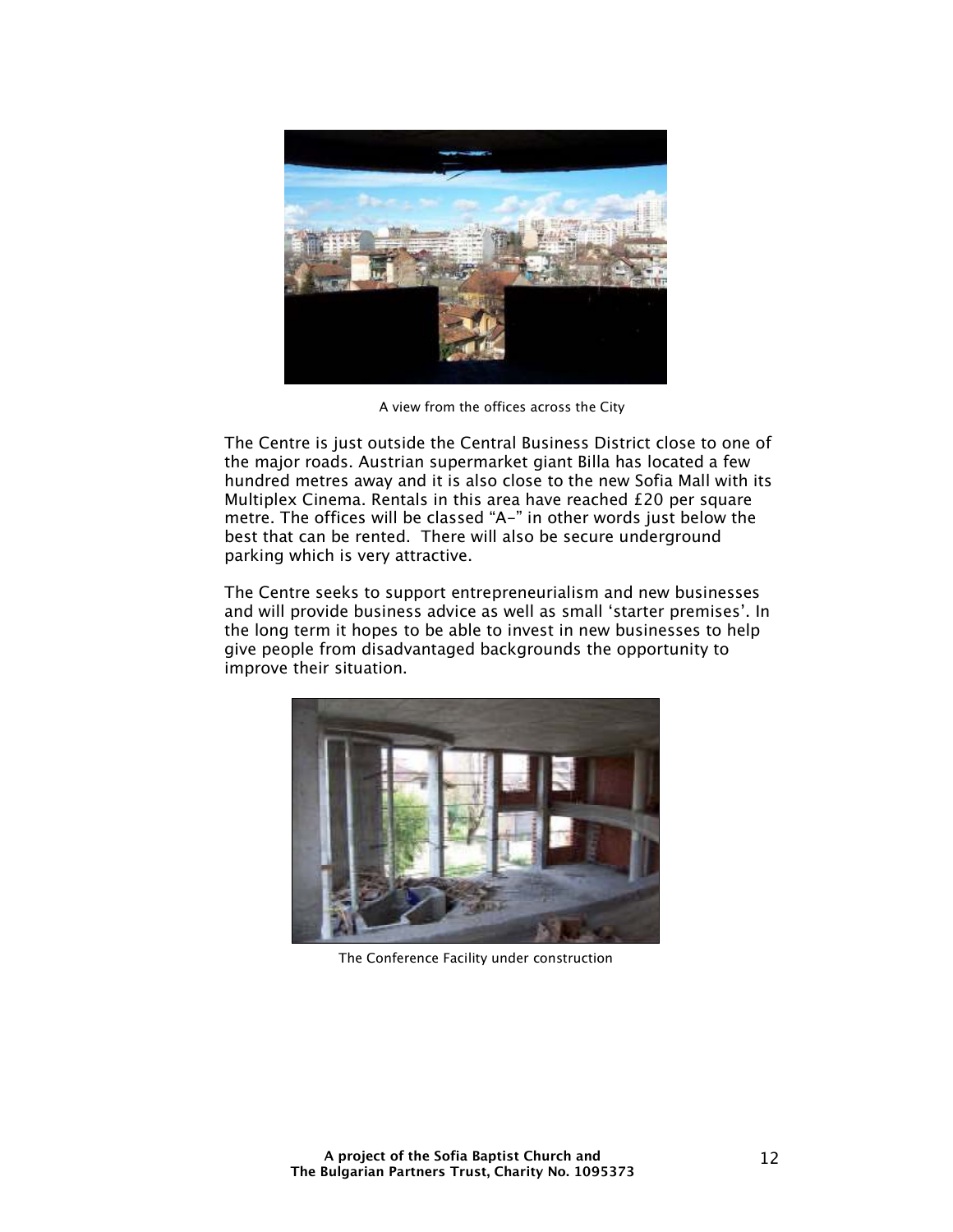## **The Partnership**

This project is a partnership between the Baptist Church in Sofia and supporters in the UK and USA. The project is locally born and driven and ultimately it will be managed by those in situ.

As well as outside supporters, the Church has committed to raising 10% of the building costs itself.

#### **The Partners**

- The Baptist Church of Sofia led by Teddi and Didi Oprenov and Elders. The Baptist Church has a charitable arm, the Good Samaritan Foundation, which was set up to enable the social outreach to take place.
- The Bulgarian Partners A UK charity set up to fundraise for the building project. Teddi Oprenov is Chair of Trustees of the charity to ensure congruence of aims.
- As well as the formal partnership between the Sofia Baptist Church and The Bulgarian Partners there are other key supporters who have provided substantial funds, such as Eurovangelism (a charity which supports work in the former Eastern Bloc countries) and funders from the USA.

The following chart shows how aid for the project has been donated by a range of different groups from around the world, illustrating the importance of partnership funding.



Details of the structure are to be found at **Appendix 1**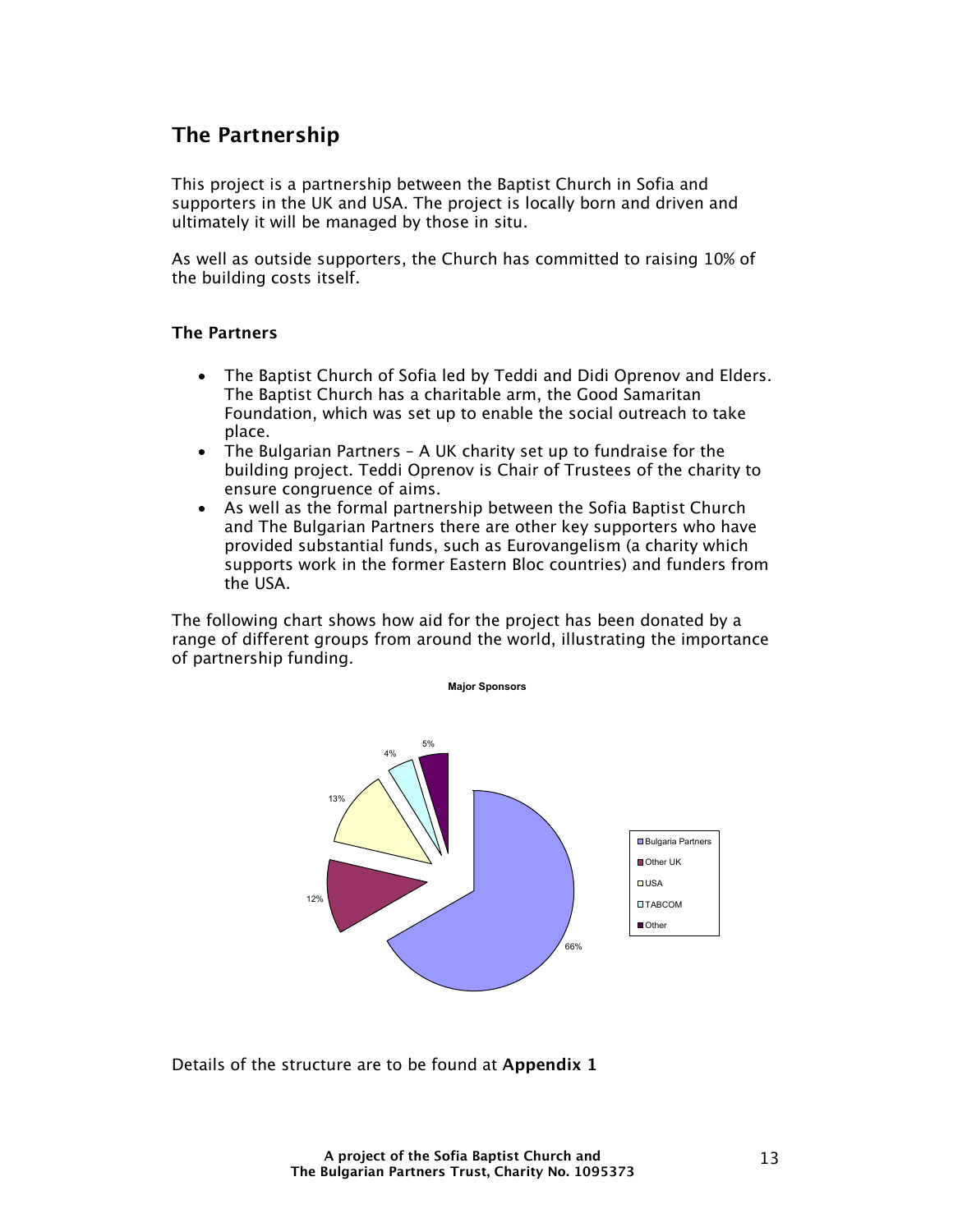## **Capital Funding requirement**

By Western European standards the cost of building works is relatively inexpensive. However, with the accession to the European Union and the considerable foreign investment in property, building wage inflation and material costs have been rising at a rate of 20% a year. There is some urgency therefore to complete the project in the shortest possible timescale to minimise the effect of these inflationary pressures.

The shell is now complete with most windows in and funds in place to complete all the external work. The next phase is to put in the services prior to plastering and final completion. Below is the capital budget, which shows how much money has been raised so far and the remaining funding requirement

|                     | <b>Capital Budget</b>                                                                        | (Updated Feb 2008)<br><b>Date</b><br>completed/<br>planned | Project<br>costs to<br>date | Project<br>costs to<br>complete | <b>Total</b><br>Construc-<br>tion Cost |
|---------------------|----------------------------------------------------------------------------------------------|------------------------------------------------------------|-----------------------------|---------------------------------|----------------------------------------|
| <b>Phase</b>        |                                                                                              |                                                            | £                           | £                               | £                                      |
| $\mathbf{1}$        | Land Acquisition<br>Architect/pre build                                                      | 2002                                                       | 39,780                      |                                 | 39,780                                 |
| $\overline{2}$      | costs                                                                                        | 2003                                                       | 12,750                      |                                 | 12,750                                 |
| 3                   | Complete primary<br>structure and roof<br>External envelope to                               | $2004 - 6$                                                 | 452,200                     |                                 | 452,200                                |
| 5                   | date                                                                                         | 2006/7                                                     | 184,280                     |                                 | 184,280                                |
| 6<br>$\overline{z}$ | External envelope to<br>finish<br><b>Services:</b>                                           | 2007                                                       | 87,720                      |                                 | 87,720                                 |
|                     | Electrical system<br>Air                                                                     | 2007/8                                                     | 54260                       | 10,000                          | 64,260                                 |
|                     | conditioning/heating<br>system                                                               | 2008                                                       |                             | 204,415                         | 204,415                                |
|                     | Sewage and water                                                                             | 2008                                                       |                             | 33,000                          | 33,000                                 |
|                     | Other Systems<br>(security, sound<br>systems, light system)<br><b>Architectural Finishes</b> | 2008                                                       |                             | 102,000                         | 102,000                                |
| 8                   | (Ceilings, Plastering<br>and finishes etc)                                                   | 2008/9                                                     |                             | 299,200                         | 299,200                                |
| 9                   | Elevators                                                                                    | 2009                                                       |                             | 20,400                          | 20,400                                 |
| 10                  | Commissioning                                                                                | 2009                                                       |                             | 10,200                          | 10,200                                 |
| 11                  | Handover                                                                                     | 2009                                                       |                             | 6,800                           | 6,800                                  |
| 12                  | <b>Fittings and Furnishings</b>                                                              | 2009                                                       |                             | 68,000                          | 68,000                                 |
|                     | Contingency/ Inflation                                                                       |                                                            |                             | 34,000                          | 34,000                                 |
|                     | <b>Total Construction Cost</b>                                                               |                                                            | 830,990                     | 788,015                         | 1,619,005                              |
|                     | Amounts raised to date                                                                       |                                                            | $-830,990$                  | $-175,348$                      | $-1,006,338$                           |
|                     | <b>Funding requirement</b>                                                                   |                                                            | $\mathbf 0$                 | 612,667                         | 612,667                                |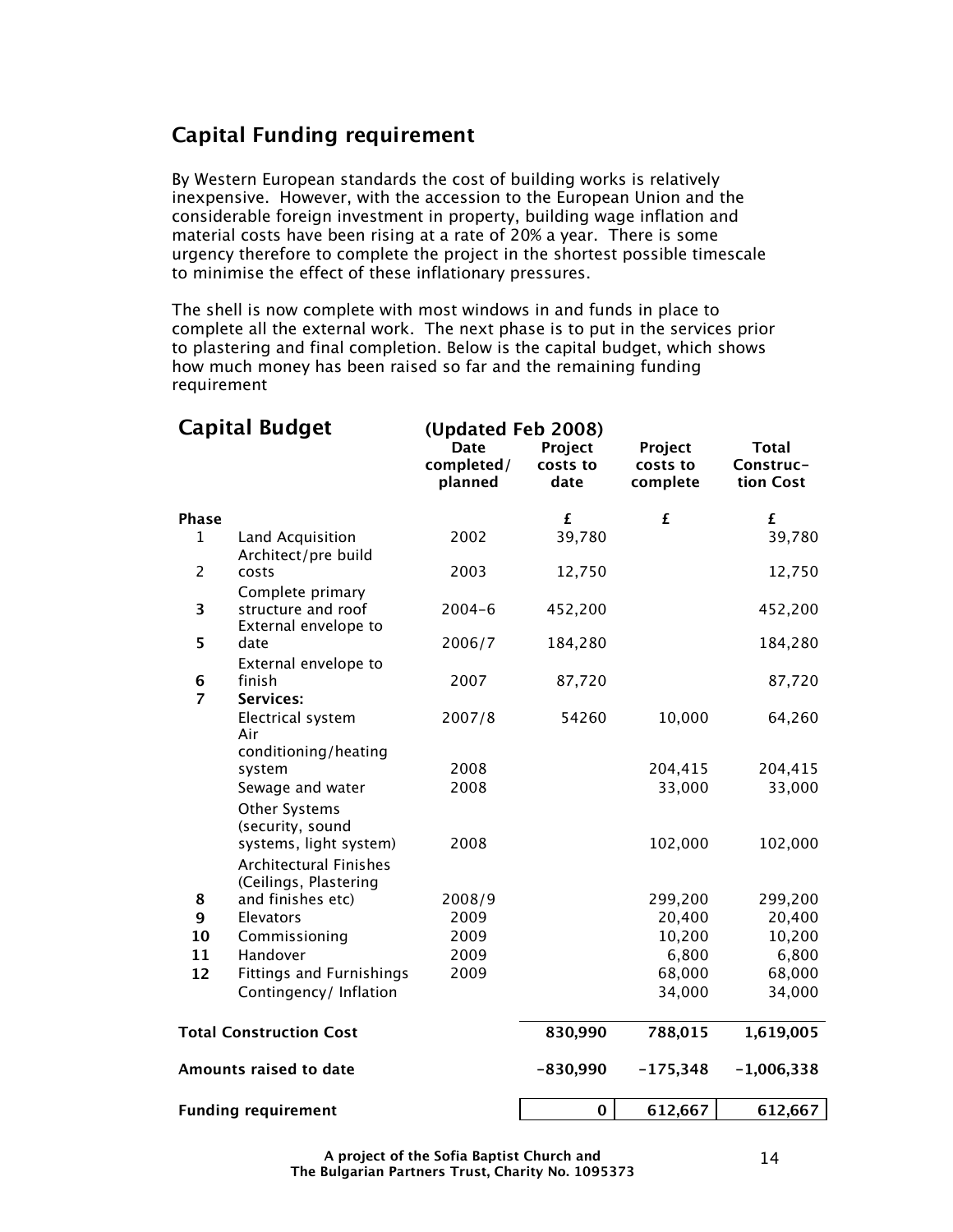## **Revenue Funding – A social enterprise model**

The building has been designed with the capacity to enable the Centre to become self supporting through the letting out of offices and multifunctional space. The following summary table shows this being achieved in the  $4<sup>th</sup>$ year.

| <b>REVENUE BUDGET - ANNUAL</b><br><b>INCOME</b> | Year 1    | Year 2    | Year 3          | Year 4  |
|-------------------------------------------------|-----------|-----------|-----------------|---------|
|                                                 | £         | £         | £               | £       |
| <b>TOTAL INCOME</b>                             | 75.841    | 98.788    | 115,022 126,141 |         |
| <b>TOTAL EXPENDITURE</b>                        | 101.238   |           | 109,062 117,697 | 124.074 |
| <b>NET</b>                                      | $-25.397$ | $-10.274$ | $-2.675$        | 2.067   |

The background to the above can be found at **Appendix 2**.

Key to the assumptions we have made in our calculations are that:

- **Rent** The building is located just outside the central business district where rents on quality units are fetching £20 a square metre/month. We have been cautious in our calculations and have calculated income based at a rental of £15/sq m/ month with appropriate voids in the first three years of operation.
- **Inflation** will be higher than the 2007 headline rate (6.5%) we have set it at 10% with a further 5% contingency for price rises.

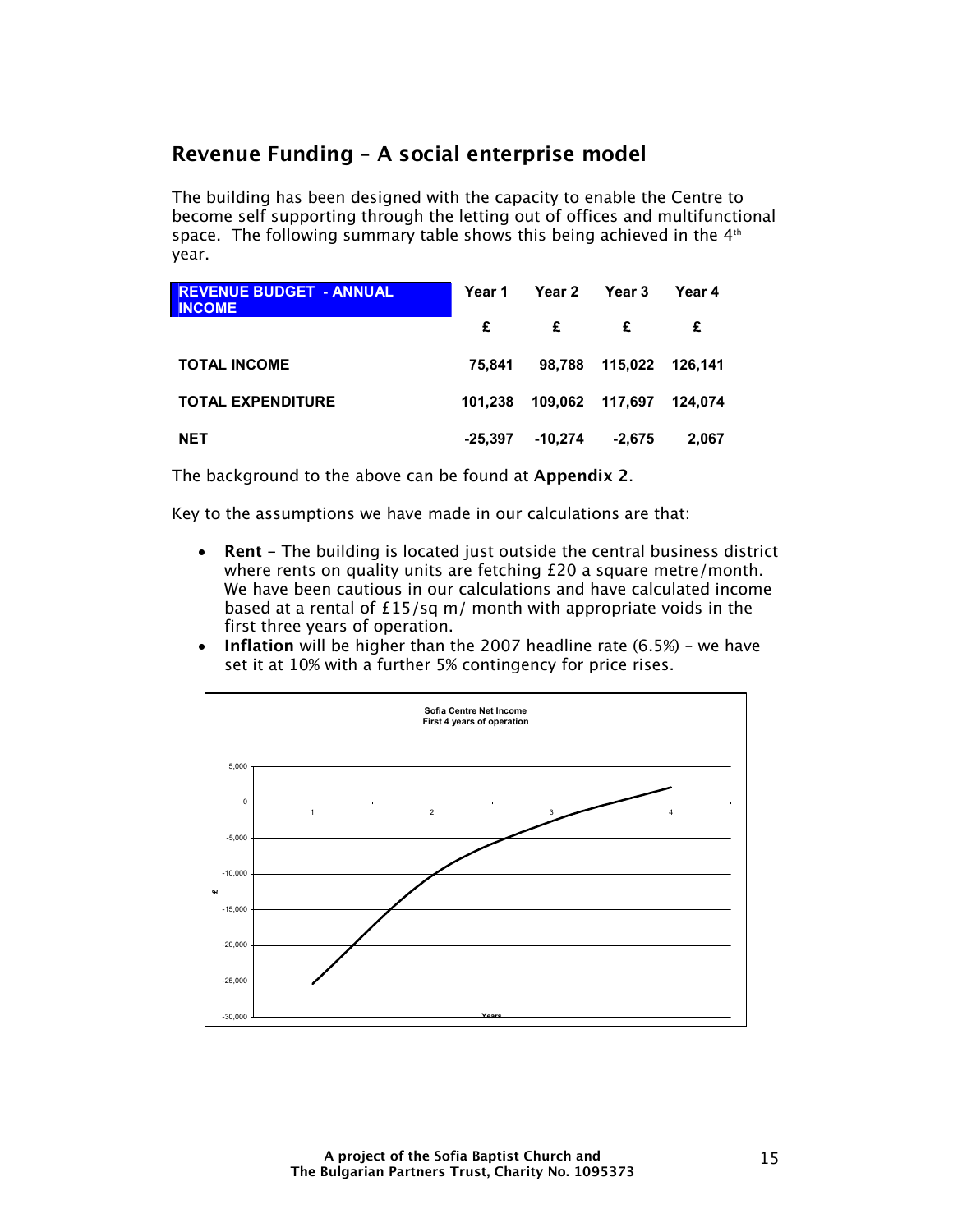## **Appendix 1 – The Team**

#### **Bulgaria - Sofia Baptist Church/ Good Samaritan Foundation**

#### **Teddi Oprenov**

As the Pastor of Sofia Baptist Church Teddi has successfully organised and overseen the church's previous projects and has been responsible for the timely delivery of each to high quality standards and within budget - a particularly challenging task in a post-communist society. Teddi has been accountable to international supporters for the performance of each project, and a measure of his success is the sustained and increasing support for the Church's work by those same donors.

#### **Didi Oprenova**

Didi is also a minister of Sofia Baptist Church and has been involved in fundraising, communication and the organisation of voluntary teams for many of the key projects of the SBC and the GSF.

#### **Sevdalina Illievska**

Sevda is the Country Director for the National Democratic Institute for International Affairs in Bulgaria. Sevda has vast national and international experience in institutional and policy development and community organisation. This experience and knowledge has been invaluable to the church as it has looked to find the best way to meet the needs of those around them.

#### **Volodiya Georgiev**

Volodiya has 34 years of practical building experience and has had his own building company since 1994. Volodiya's company provided the labour to put the roof on the Centre in 2005 and he continues to contribute to the construction of the Centre.

#### **Zorka Necheva**

Zori is a civil engineer who currently works for ET "Konstruct" in Sofia, a leading projecting company in Sofia. She also is the founder of the project company "Nechev-Project" which creates engineering plans for buildings and facilities. Zori is a very dedicated young specialist and has contributed her skills and knowledge frequently to the project over the last three years.

#### **Liudmil Konakchiev**

Liudmil works as an architect with "DACT-TEX", and for the projecting bureau "AZ". Liudmil has helped the project with his architectural expertise, interior planning and also with exploring the requirements for the different sections of the project once it is operational.

#### **Zdravko Voinov**

Zdravko is trained in engineering as well as marketing and business communication. He now works as a Consultant Intranet Engineer. Zdravko's knowledge and experience are a valuable contribution to the plans to make the Centre self-sufficient.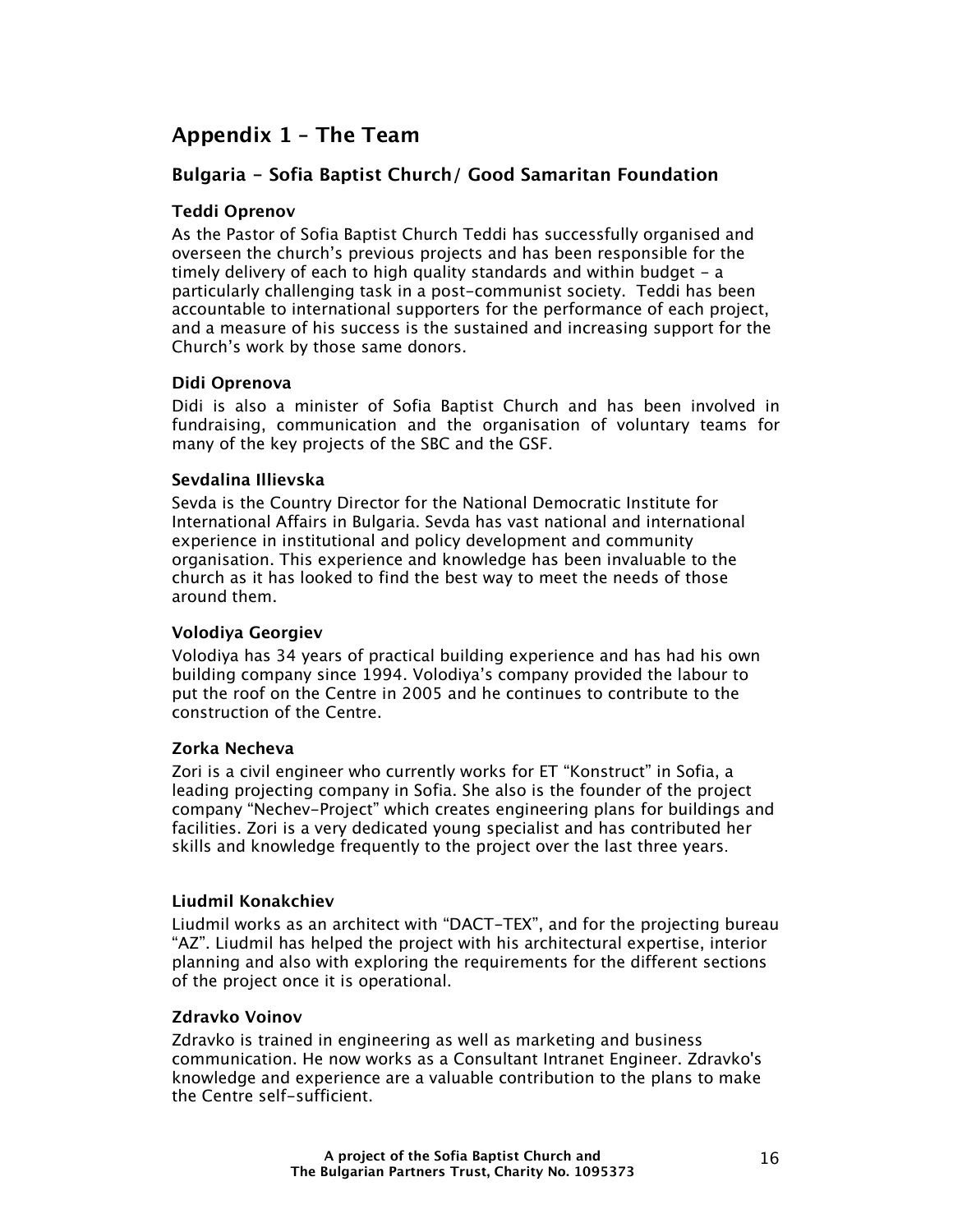#### **Tsvetana Angelova**

Tsvetana is a qualified accountant. Her input is essential to the monitoring of the finances and ensuring that all accounting transactions are both recorded and available for scrutiny and audit.

#### **Hristo Zehirev**

Hristo is an electronics engineer, PhD in Computer Sciences, former military intelligence officer, colonel from the reserves, senior research associate in information processing and controls. He works as a senior manager for a private software company, developing the GPS systems for Bulgaria. His skills are especially valuable in the area of project management, IT technology, training and development.

#### **Stefan Milenov**

Stefan is a professional photographer and is now the executive Director STIV ltd - a private printing house. Stefan provides printing services to the church and the project without cost.

#### **Rumen Papratilov**

Rumen is the founding Managing Director of the "New Man" publishing house. He is a Member of the Board of the Foundation for Education and Culture and President of the Association of the Editors and Publishers of Christian Literature and press in Bulgaria. Rumen will be instrumental to establishing a library of Christian literature within the Centre.

#### **Alexander Buchkov**

Alexander is a trained doctor who worked as a GP in the Military Medical Academy. He now works as a Clinical Research Associate for Janssen-Cilag. Alexander is involved in the plans for the medical centre that will be housed within the Centre.

#### **Emanuel Yolov**

Emanuel is a trained Civil Engineer who now owns and manages a private Building and Trade Company. He has a reputation for maintaining a high level of work and excellent standards and has managed a number of nationally significant projects. Emanuel has dedicated his own time to manage the construction of the Social and Training Centre. He is of Romany origin himself and is deeply committed to serving this community.



The Team in action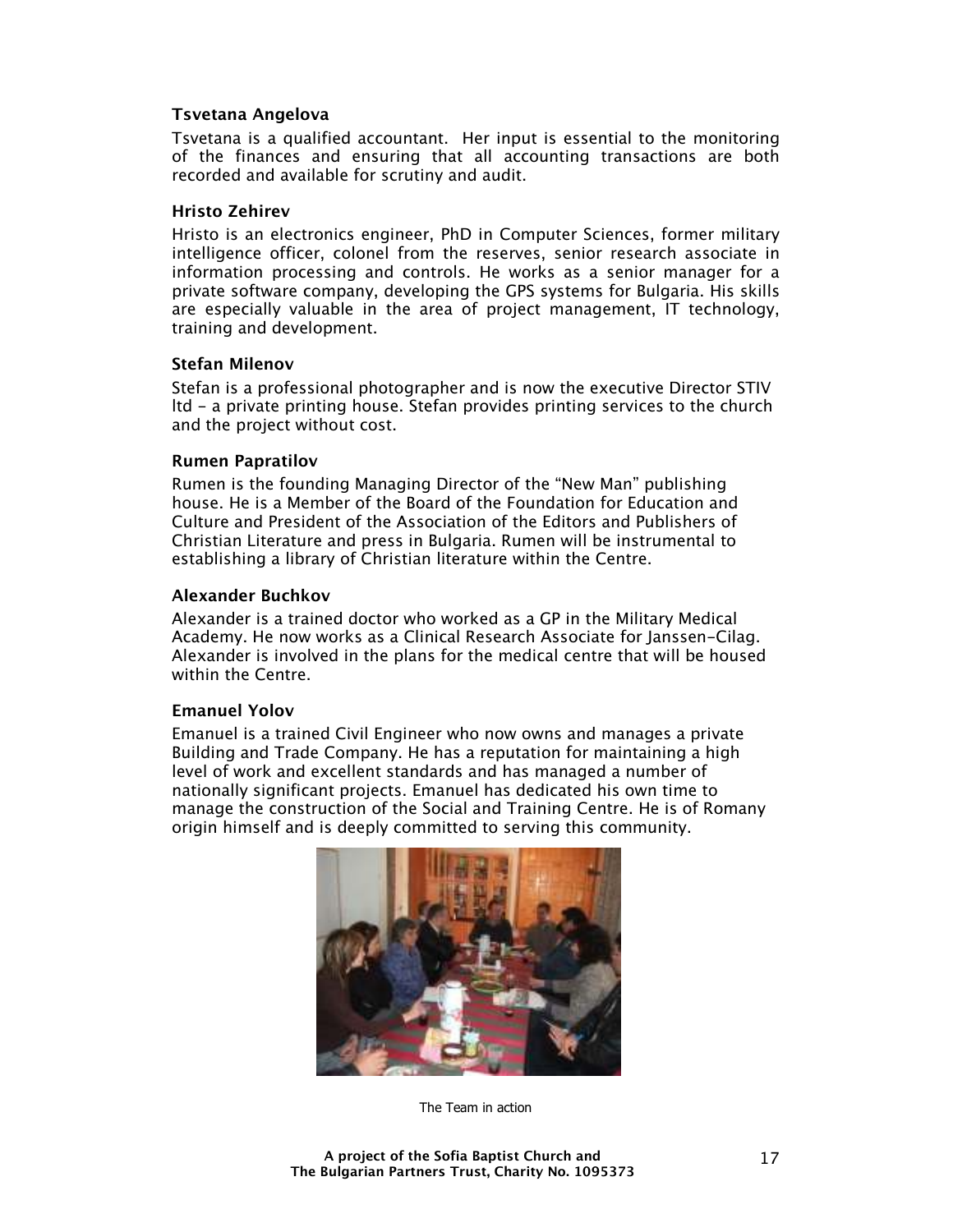## **UK - The Bulgarian Partners Trust**

#### **Trustees:**

#### **Teddi Oprenov – Chair (see biography above)**

#### **Geoff Wallis FRSA – General Secretary**

Geoff is managing director is Dorothea Restorations, a highly specialised engineering company. He became secretary of the Bulgarian Partners Trust because of his desire to mobilise UK support for the work of the Sofia Baptist Church.

#### **James Caldwell**

James is managing director of Fair Investment Company, an internet marketing company that financially supports the building of the Centre. He is the newest trustee of the Bulgarian Partners trust and brings his business expertise to the project.

#### **John Ringrose – Treasurer**

John is a retired teacher who has known and supported Teddi and Didi for many years..

#### **Dr Andrew Green**

Andrew is a GP who brings his medical knowledge to the board of trustees. He set up and managed the supporters' database and communication.

#### **Fundraising Team:**

#### **Richard Pendlebury - Hon Director of Fundraising**

Richard has been involved in the charitable sector for nearly 20 years at trustee and senior management level. He is currently Director of Emmaus Bristol. Richard is supported by personal donors, which releases him to provide his expertise to the project.

#### **Rebekah Barker**

Rebekah is the office manager of the Fair Investment Company and has been seconded to help Richard and the trustees as they work to raise funds and awareness in the UK. She is a qualified teacher.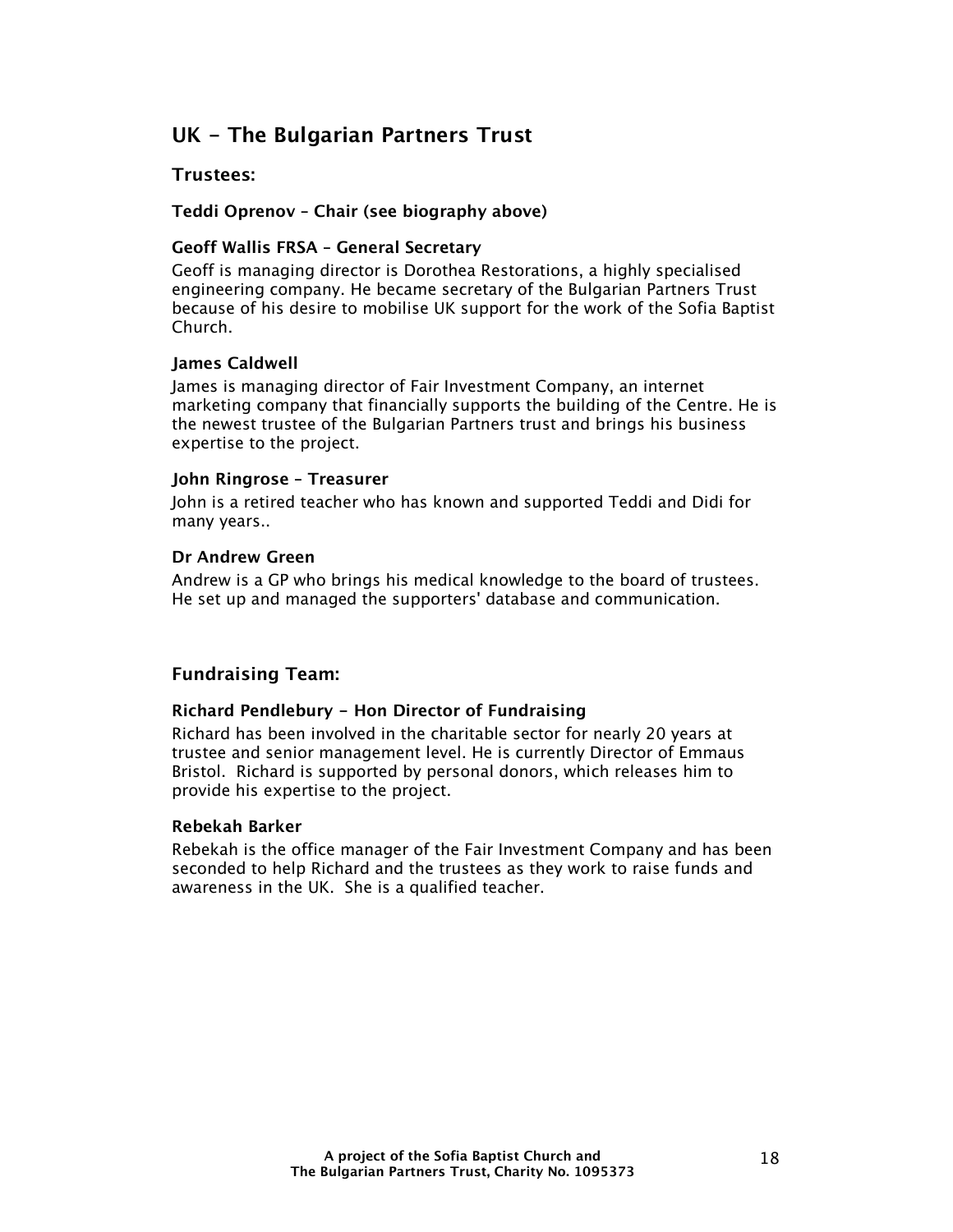## **Appendix 2 - Detailed Financial information**

| <b>REVENUE BUDGET - ANNUAL INCOME</b>                          | Year 1       | Year <sub>2</sub> | Year 3   | Year 4       |
|----------------------------------------------------------------|--------------|-------------------|----------|--------------|
|                                                                | £            | £                 | £        | £            |
| <b>Training + Family Centre</b>                                |              |                   |          |              |
| Medical Centre (private practitioner)                          | 2,712        | 3,390             | 4,068    | 4,746        |
| Distance Learning and IT courses                               | 203          | 407               | 678      | 814          |
| Community/ After school/Club                                   | 3,051        | 3,729             | 4,407    | 4,407        |
| <b>Business Centre</b>                                         |              |                   |          |              |
| Two shops                                                      | 7,567        | 8,071             | 8,575    | 8,575        |
| Offices, studios & workshops                                   | 36,612       | 51,257            | 58,579   | 65,902       |
| <b>Conference Centre</b>                                       |              |                   |          |              |
| Auditorium hire (days)                                         | 2,712        | 3,729             | 4,882    | 5,424        |
| Auditorium hire (hours)                                        | 2,712        | 3,390             | 4,068    | 4,746        |
| Three small seminar rooms                                      | 678          | 746               | 814      | 1,017        |
| Large seminar room                                             | 1,220        | 1,356             | 1,492    | 1,627        |
| Small auditorium                                               | 1,695        | 2,034             | 2,237    | 2,441        |
| <b>Equipment Hire</b>                                          | 1,356        | 1,695             | 2,034    | 2,373        |
| Church<br>Utilities, Auditorium, small and large seminar rooms |              |                   |          |              |
|                                                                | 6,780        | 10,170            | 13,560   | 16,950       |
| Small seminar rooms                                            |              |                   |          |              |
| Large seminar room                                             |              |                   |          |              |
| <b>Infrastructure</b>                                          |              |                   |          |              |
| Parking space lease                                            | 2,712        | 2,983             | 3,119    | 2,644        |
| / Daily parking                                                | 0            | 0                 | 0        | 0            |
| Foyer permanent displays                                       | 203          | 203               | 203      | 203          |
| Foyer temporary displays                                       | 203          | 203               | 203      | 203          |
| Vending machines                                               | 678          | 678               | 678      | 678          |
| <b>External advertising</b><br>Cafeteria                       | 1,356        | 1,356             | 1,356    | 1,356        |
| Accommodation                                                  | 2,034<br>678 | 2,712<br>678      | 3,390    | 1,356<br>678 |
|                                                                |              |                   | 678      |              |
| <b>TOTAL INCOME</b>                                            | 75,841       | 98,788            | 115,022  | 126,141      |
| <b>TOTAL EXPENDITURE</b>                                       | 101,238      | 109,062           | 117,697  | 124,074      |
| <b>NET</b>                                                     | $-25,397$    | $-10,274$         | $-2,675$ | 2,067        |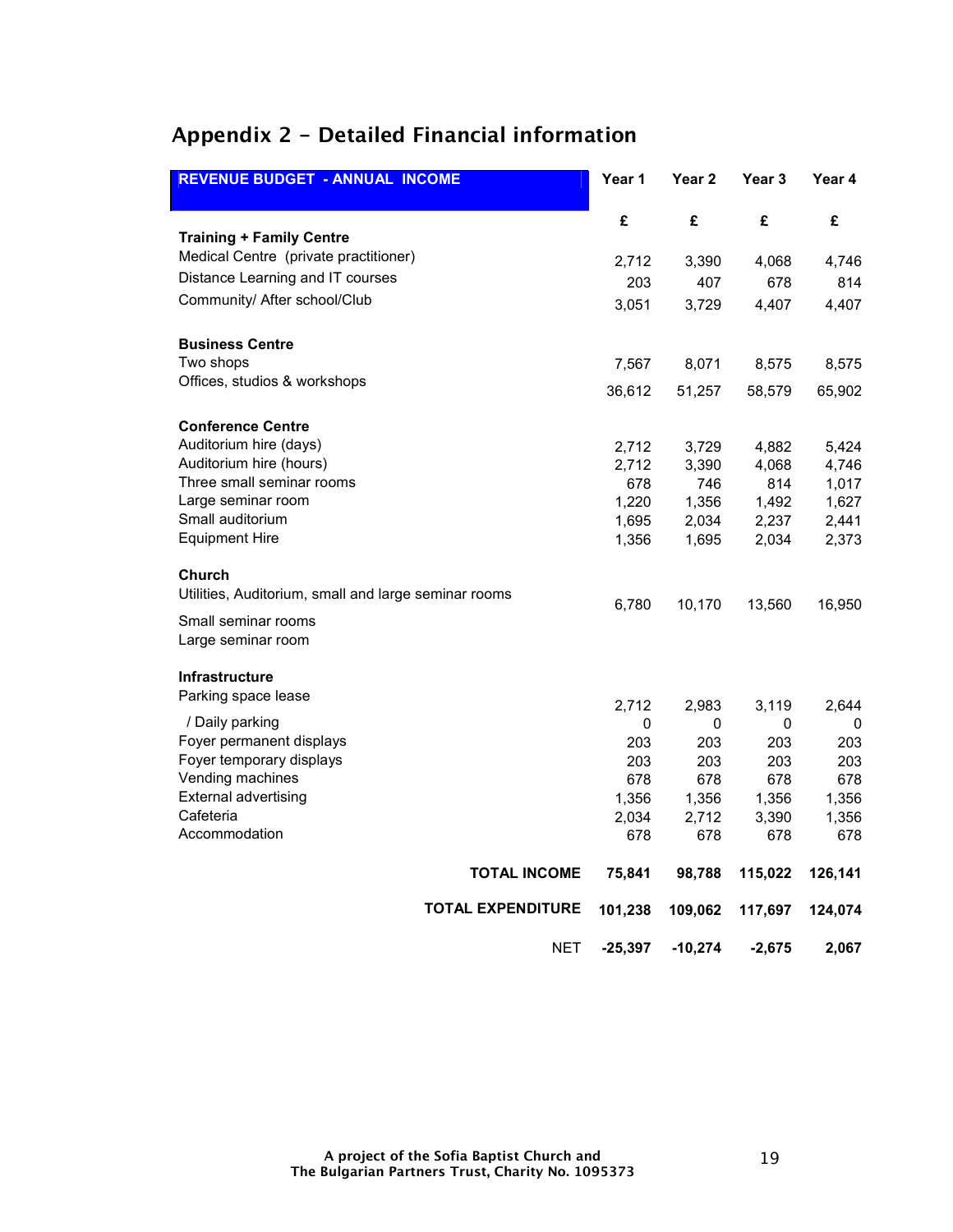| <b>REVENUE BUDGET - ANNUAL EXPENDITURE</b>        | Year 1  | Year <sub>2</sub> | Year <sub>3</sub> | Year 4  |
|---------------------------------------------------|---------|-------------------|-------------------|---------|
|                                                   | £       | £                 | £                 | £       |
| <b>Medical Centre</b>                             | 6,780   | 7,458             | 8,204             | 9,024   |
| <b>Feeding Station</b>                            | 17,628  | 17,628            | 17,628            | 17,628  |
| Marketing                                         | 2,034   | 2,441             | 2,915             | 2,707   |
| General Manager (booking, marketing, supervision) | 5,841   | 6,425             | 7,068             | 7,775   |
| Administrator                                     | 2,629   | 2,892             | 3,181             | 3,498   |
| <b>Technical Manager</b>                          | 3,505   | 3,855             | 4,241             | 4,665   |
| Treasurer                                         | 2,921   | 3,212             | 3,534             | 3,888   |
| Cleaners x 2                                      | 2,921   | 3,212             | 3,534             | 3,888   |
| Security personnel x 3                            | 4,381   | 4,819             | 5,301             | 5,831   |
| Maintenance Manager                               | 2,336   | 2,570             | 2,827             | 3,110   |
| <b>Education Manager</b>                          | 2,921   | 3,212             | 3,534             | 3,888   |
| Practice Manager (Medical Centre)                 | 3,505   | 3,855             | 4,241             | 4,665   |
| Catering Manager (Feeding Station/Events)         | 2,336   | 2,570             | 2,827             | 3,110   |
| Electricity                                       | 8,136   | 8,950             | 9,845             | 13,536  |
| Security system COT                               | 2,373   | 2,373             | 2,373             | 3,159   |
| Internet connection                               | 678     | 746               | 820               | 902     |
| Telephone (excluding leased spaces)               | 1,356   | 1,492             | 1,641             | 1,805   |
| Water                                             | 814     | 895               | 984               | 1,083   |
| Heating/Air conditioning (excluding rented space) | 10,170  | 11,187            | 12,306            | 13,536  |
| Mini-bus fuel, running costs + maintenance        | 1,017   | 1,119             | 1,231             | 1,354   |
| Rates (exicuding rented spaces)                   | 2,780   | 3,058             | 3,364             | 3,700   |
| Audit                                             | 1,356   | 1,356             | 1,356             | 1,805   |
|                                                   | 96,417  | 103,869           | 112,093           | 118,166 |
| Inflationary contingency 5%                       | 4,821   | 5,194             | 5,604             | 5,908   |
|                                                   | 101,238 | 109,062           | 117,697           | 124,074 |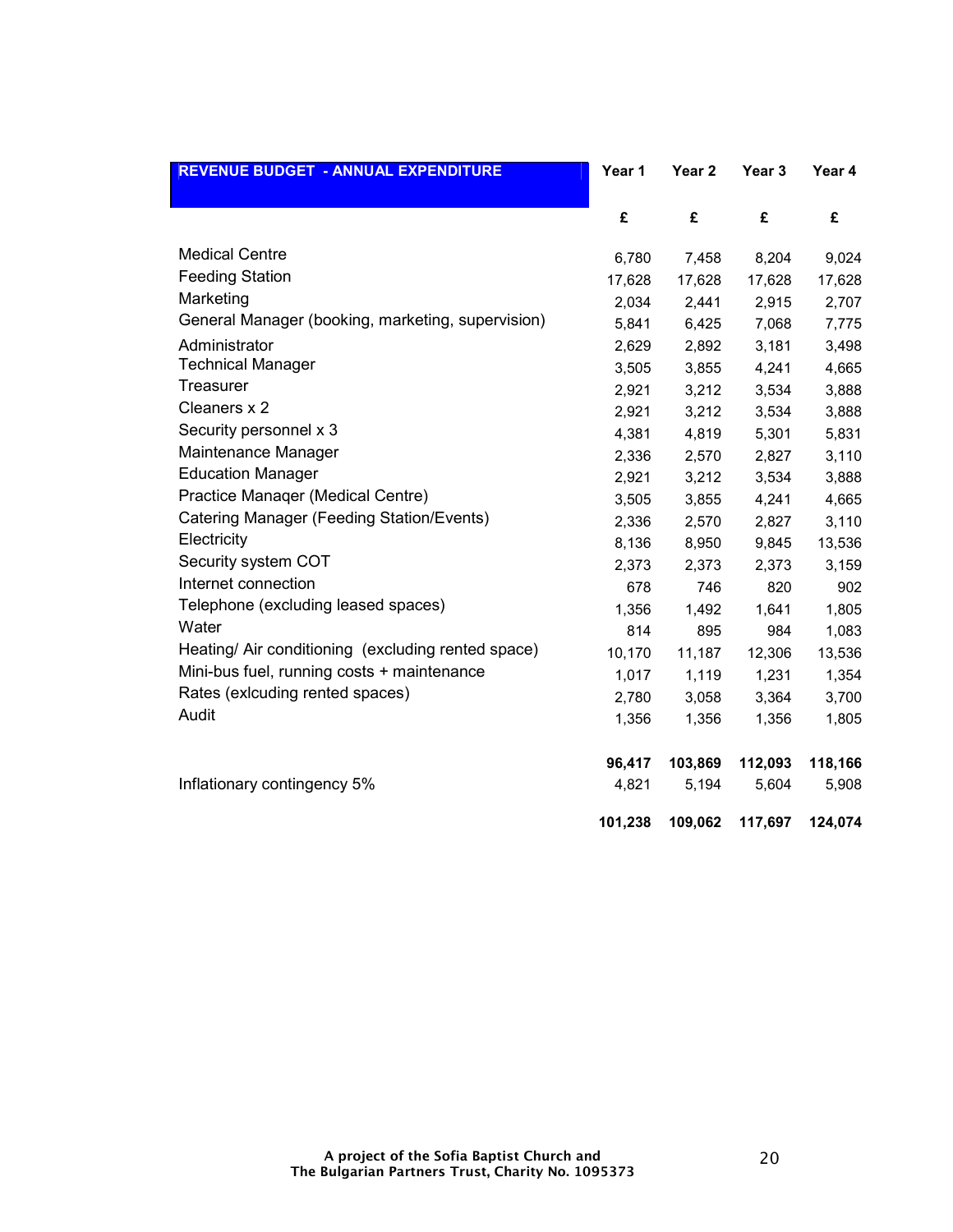## **Appendix 3 – Floor Plans and Areas**



**Main Building: Basement Level-- Parking, Services/Plant rooms.**



**Main Building: Ground Floor - Medical Centre, Shops.**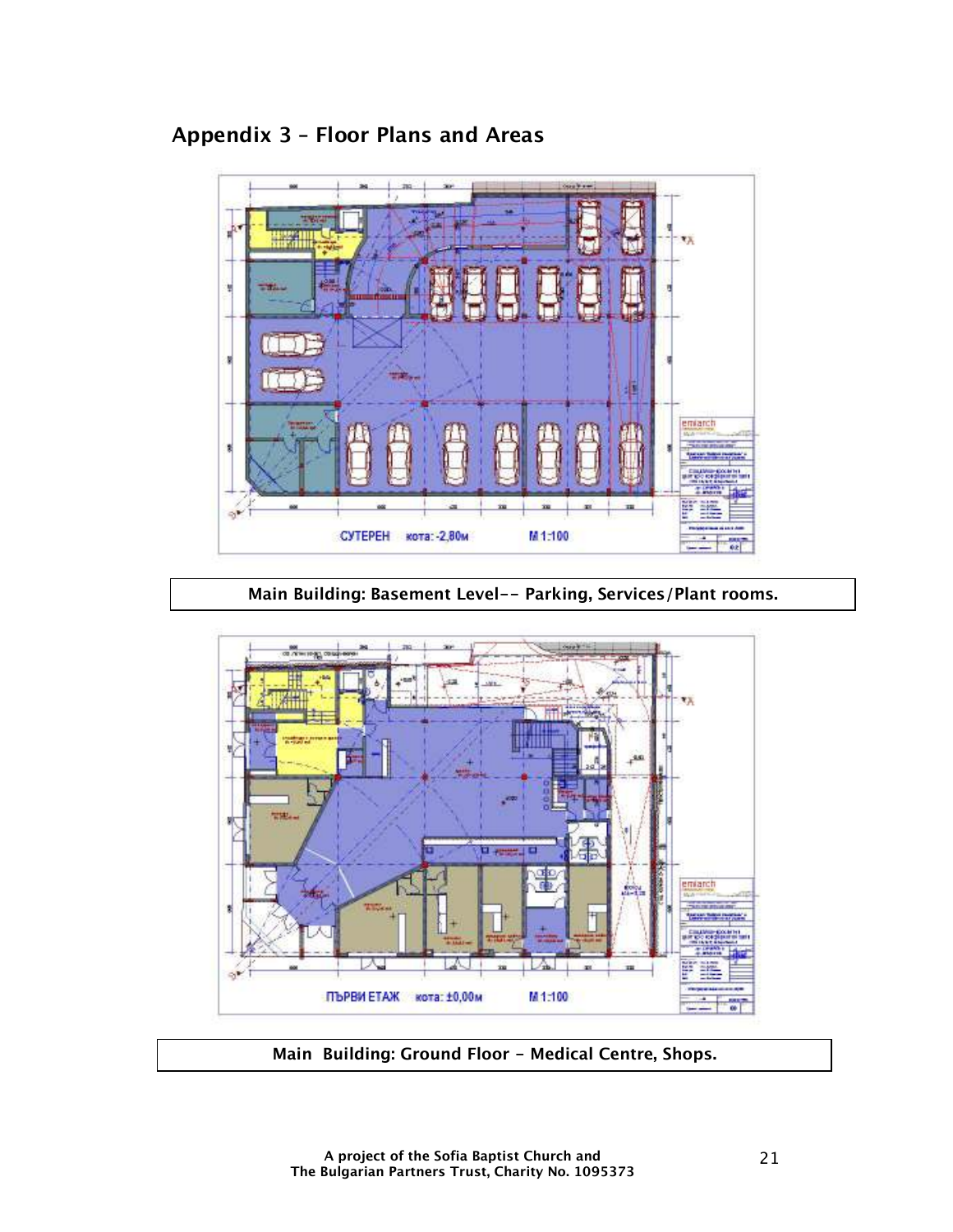

**Main Building: 1st Floor – Main Conference Hall, Seminar Room, Library**



**Main Building: 2nd Floor – Balcony of Main Hall, Seminar Room.**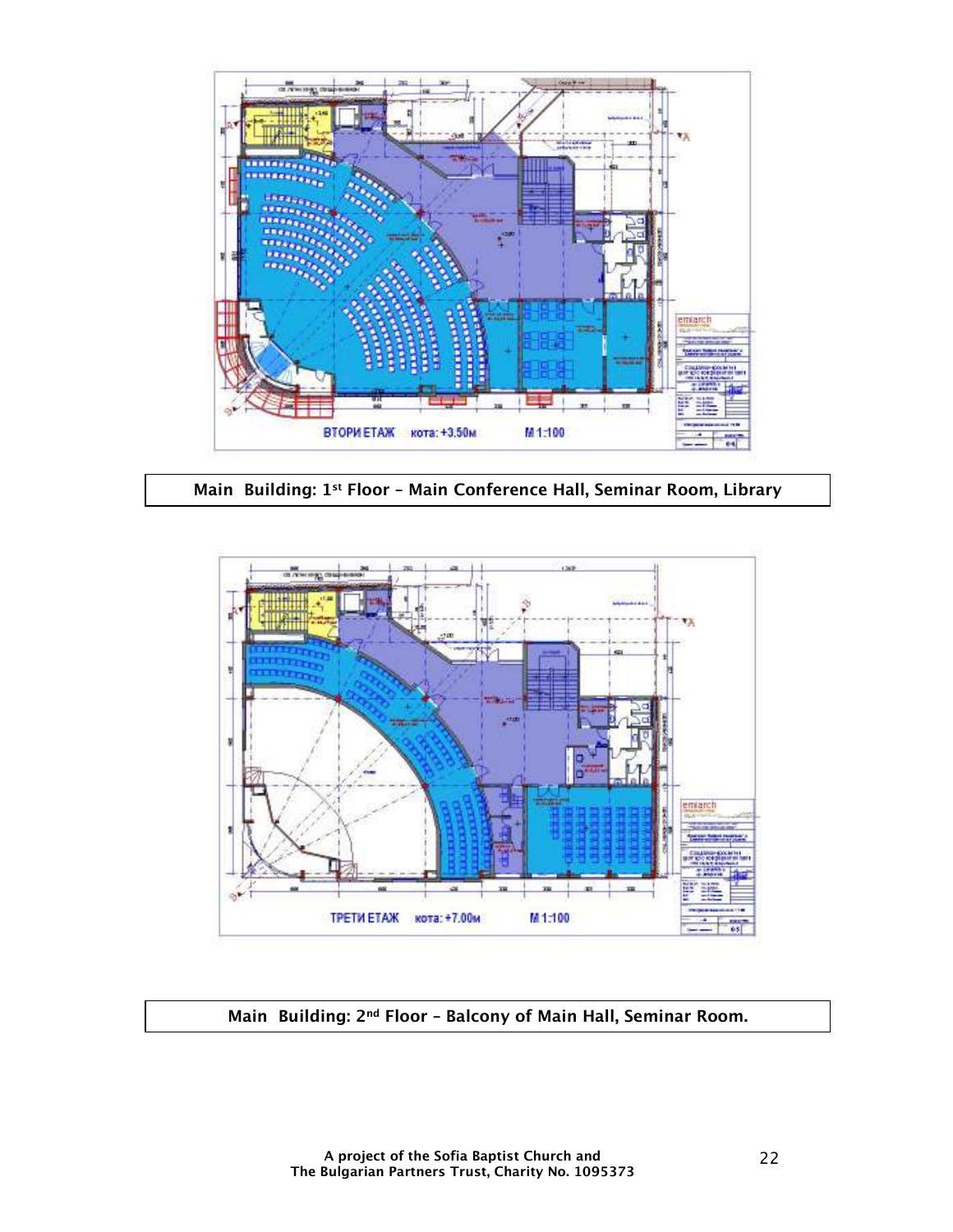

**Main Building: 3rd Floor – Concert + Cultural Hall, Seminar & Computer Rooms, Job Centre.**



#### **Main Building: 4th Floor – Business Centre.**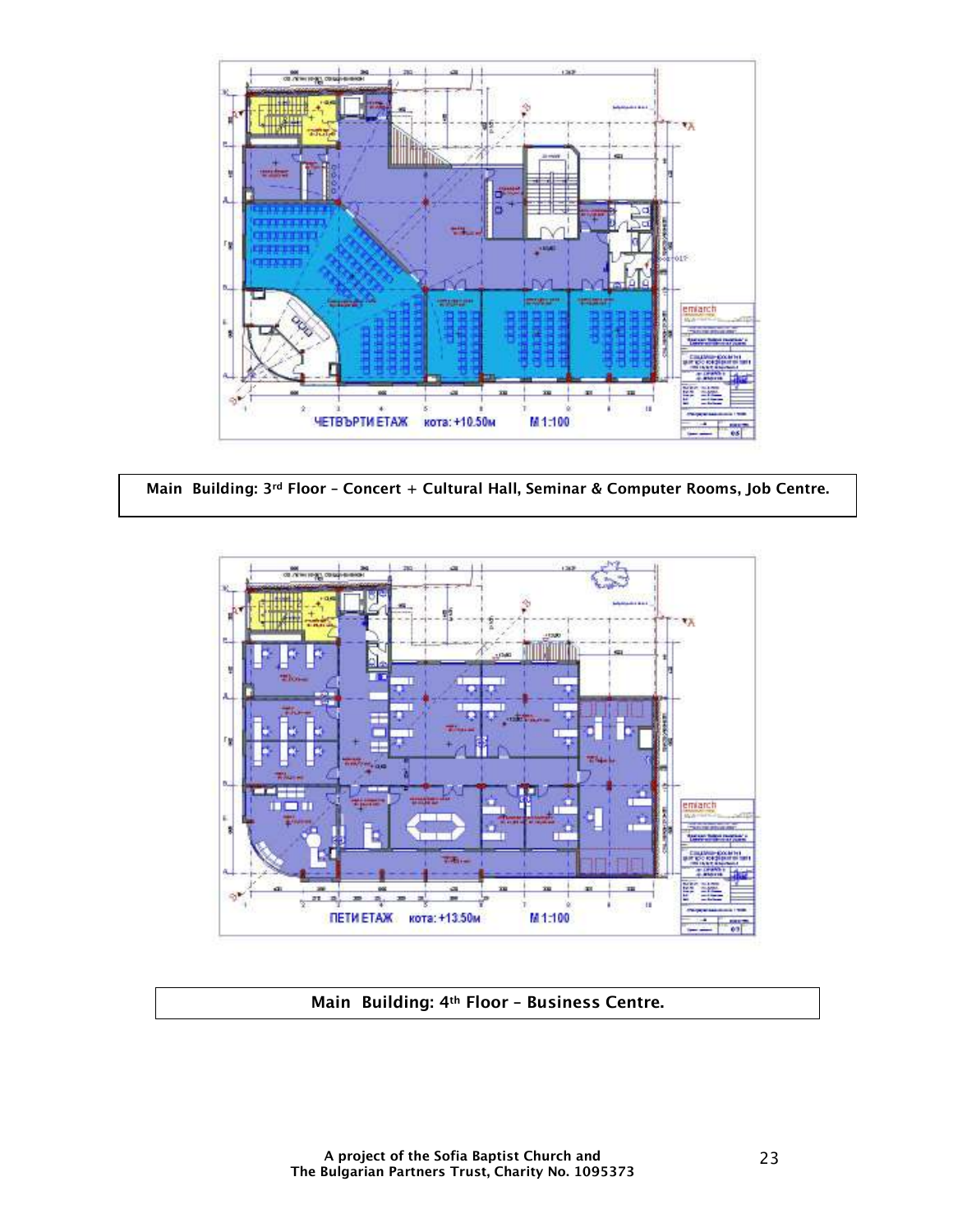

## **Main Building: 5th Floor – Business Centre.**



**Auxiliary Building – Feeding Station, including Soup Kitchen & Catering.**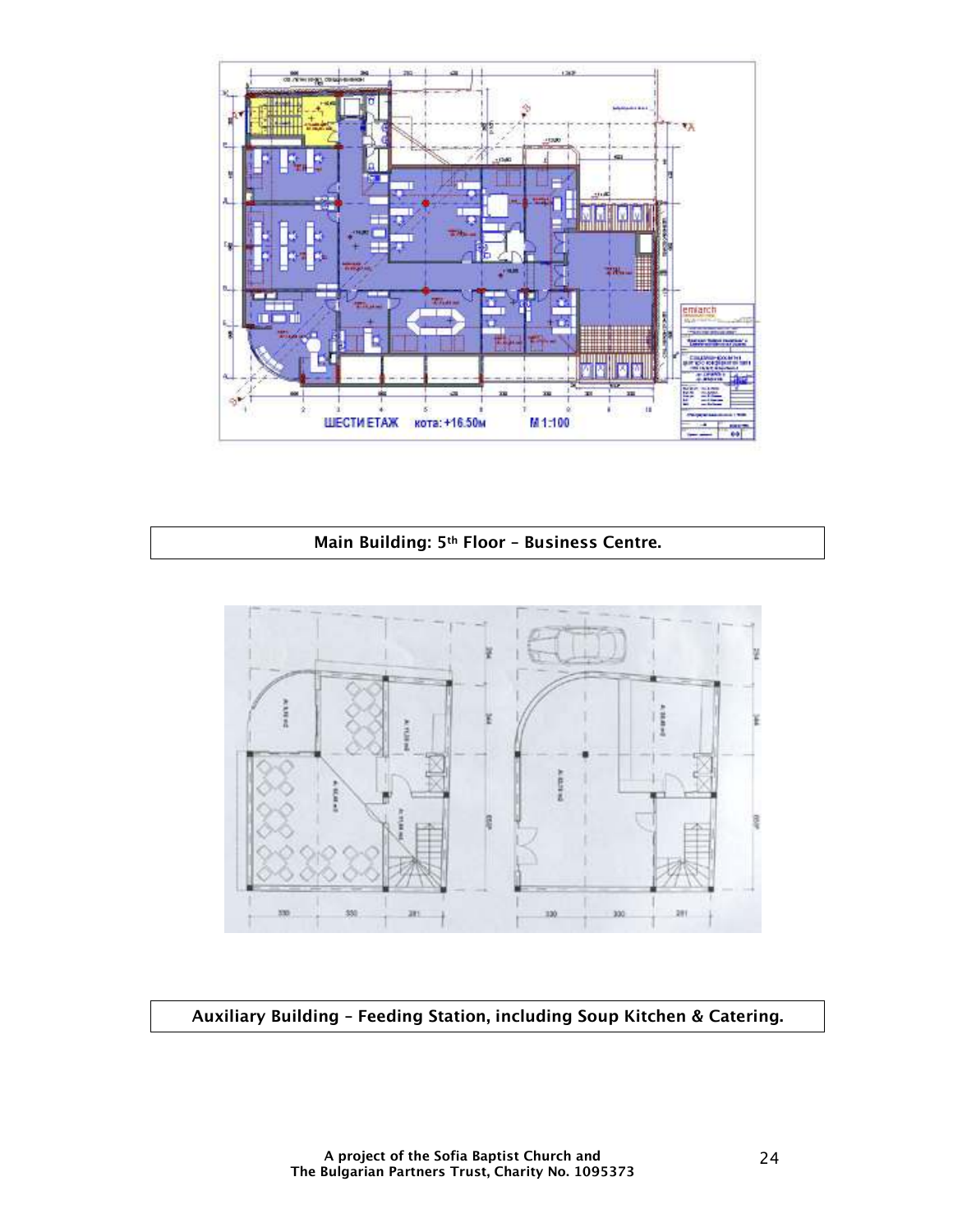| <b>SCHEDULE of FLOOR AREAS</b> |               |                     |                        |  |  |
|--------------------------------|---------------|---------------------|------------------------|--|--|
|                                |               | AREA $(m2)$         | AREA $(ft^2)$          |  |  |
| <b>CENTRE</b>                  |               |                     |                        |  |  |
|                                |               |                     |                        |  |  |
| Church                         |               |                     |                        |  |  |
| Fellowship                     |               | <b>144</b>          | 1,547                  |  |  |
| <b>Theological Library</b>     |               | 61                  | 655                    |  |  |
| Crèche                         |               | 17                  | 183                    |  |  |
| <b>Guest Accommodation</b>     |               | 50                  | 537                    |  |  |
|                                |               |                     |                        |  |  |
| Social and Training            |               |                     |                        |  |  |
| <b>Medical Centre</b>          |               | 92                  | 988                    |  |  |
| <b>Feeding Facility</b>        |               | 78                  | 838                    |  |  |
| Catering                       |               | 140                 | 1,503                  |  |  |
| Education/Training             |               | 184                 | 1,869                  |  |  |
|                                |               |                     |                        |  |  |
| Conference                     |               |                     |                        |  |  |
| Auditorium                     | (with church) | 350                 | 3,759                  |  |  |
| Large seminar room             | (with church) | 62                  | 666                    |  |  |
| 3 small seminar rooms          | (with church) | 112                 | 1,203                  |  |  |
| <b>Media Control Room</b>      |               | 17                  | 182                    |  |  |
| Level 1 Foyers                 |               | 244                 | 2,621                  |  |  |
| Level 2 Foyer                  |               | 127                 | 1,364                  |  |  |
| Level 3 Foyer                  |               | 117                 | 1,257                  |  |  |
| Level 4 Foyer                  |               | 132                 | 1,418                  |  |  |
| <b>Small Auditorium</b>        | (with church) | 144                 | 1,547                  |  |  |
| Catering                       |               | 24                  | 258                    |  |  |
| Other                          |               | 10                  | 107                    |  |  |
|                                |               |                     |                        |  |  |
| <b>Business</b>                |               |                     |                        |  |  |
| Shops                          |               | 62                  | 666                    |  |  |
| Office space                   |               | 605                 | 6,498                  |  |  |
|                                |               |                     |                        |  |  |
| Infrastructure                 |               |                     |                        |  |  |
| Parking                        |               | 467                 | 5,016                  |  |  |
| Storage                        |               | 25                  | 268                    |  |  |
| <b>Serveries</b>               |               | 6                   | 64                     |  |  |
| Roadways and paving            |               | 150                 | 1,611                  |  |  |
| Elevators                      |               | 21                  | 226                    |  |  |
| Staircases, corridors          |               | 569                 | 6,111                  |  |  |
| Toilets, cloakroom             |               | 162                 | 1,740                  |  |  |
|                                |               |                     |                        |  |  |
| Total:                         |               | $3,921 \text{ m}^2$ | 42,219 ft <sup>2</sup> |  |  |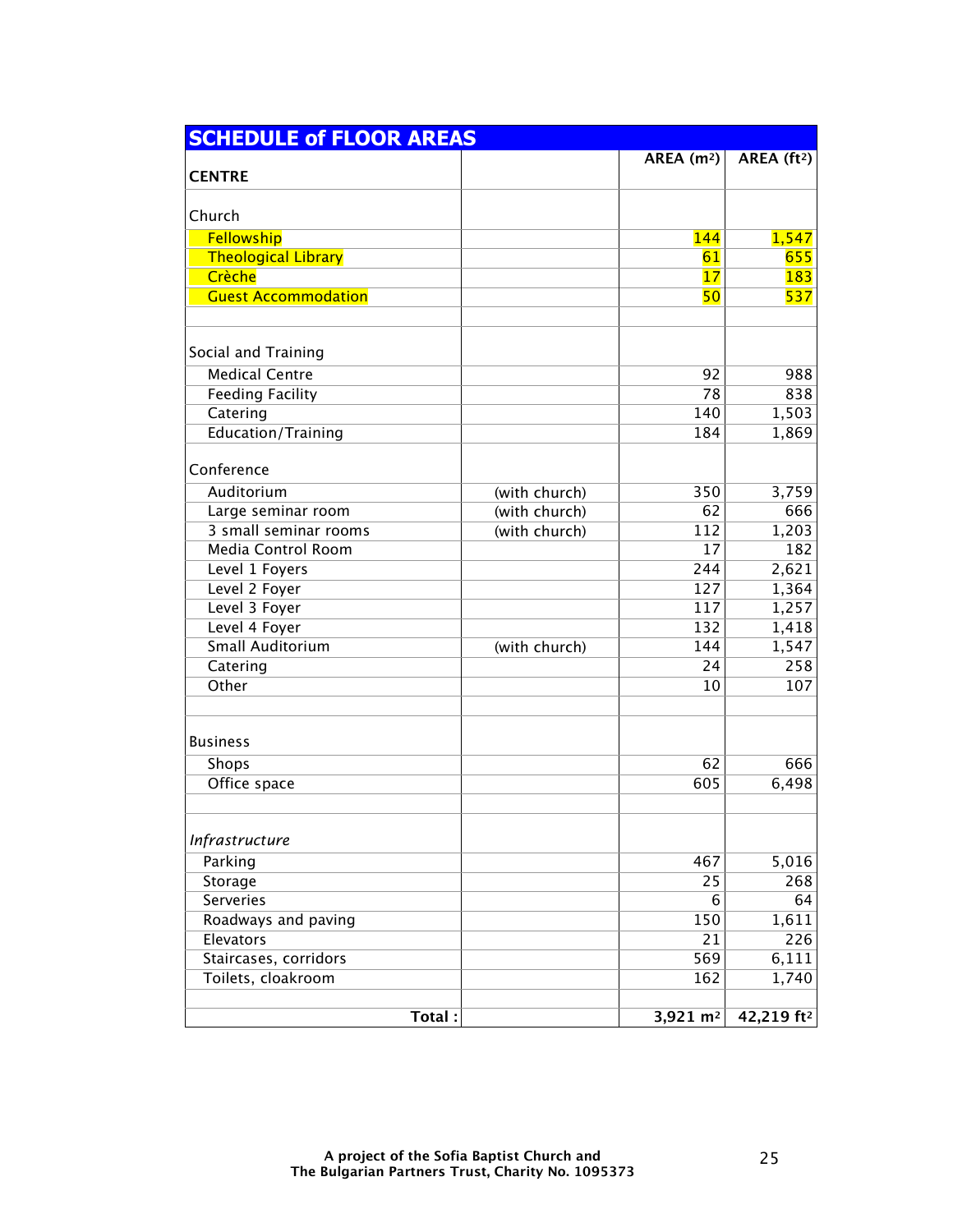**Location Plan: Distance from the centre of the City of Sofia.** 

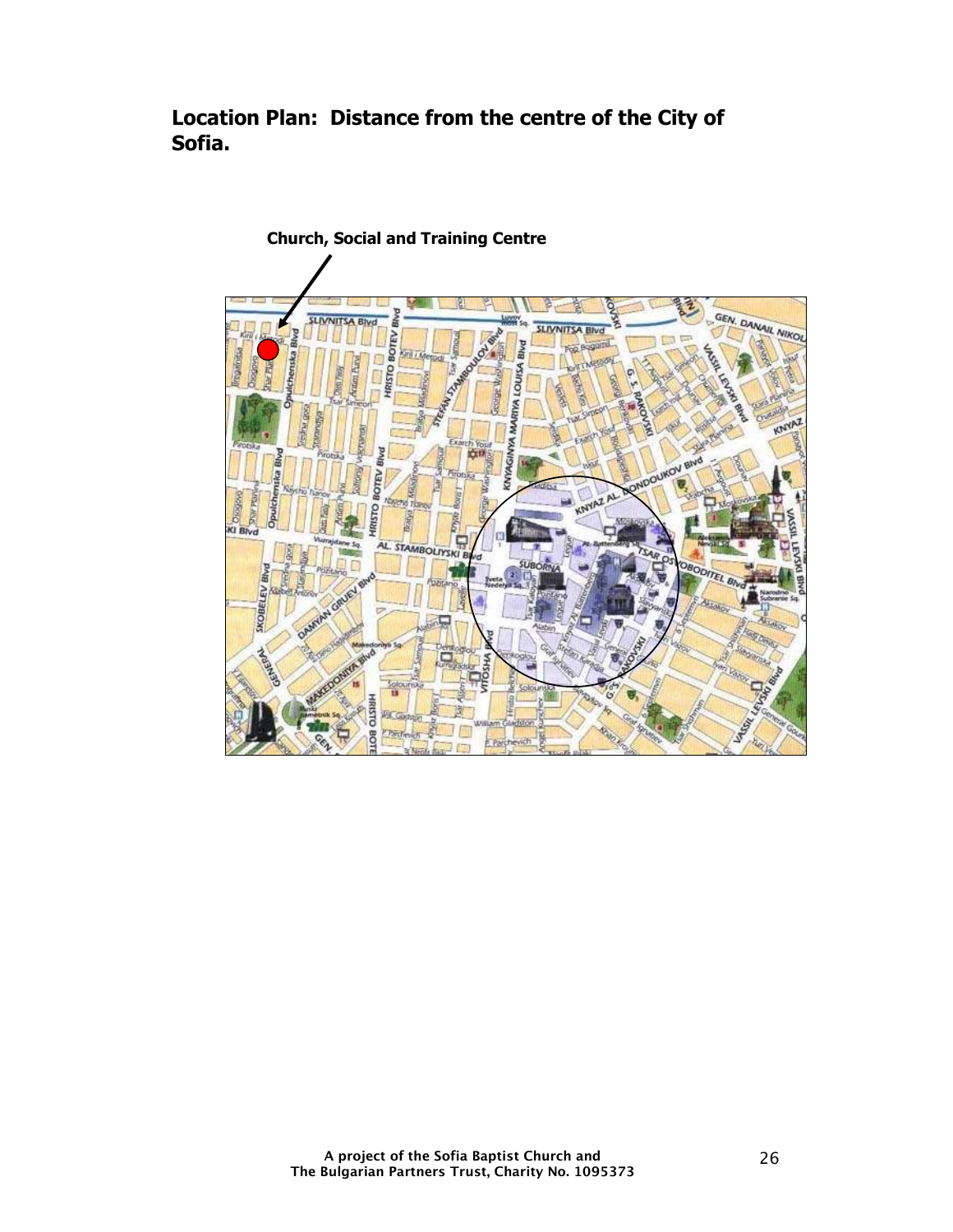## **Appendix 4**

## **Previous Projects.**

| 1994          | Stob Orphnage - Complete the new<br>building                                                                               | £11,980  |
|---------------|----------------------------------------------------------------------------------------------------------------------------|----------|
| 1994          | Georgy Damiyanavo - Heating and<br>Refurbishment of Children's home                                                        | £6,650   |
| 1994          | <b>Berkovitsa Children's Home. -</b><br>Refurbishment of Play Hall (Supported<br>by Eurovangelism)                         | £9,900   |
| 1991-<br>2002 | 20 building projects in various<br>children's homes to improve living<br>conditions                                        | £53,200  |
| 1991-<br>2002 | Supplying food, clothes and medical<br>care and training to various schools<br>and children's homes.                       | £39,000  |
| 1991-<br>2002 | <b>Construction of Training Centre</b>                                                                                     | £200,000 |
| 2004          | Sofia Hospital for Diseases. Gift of<br>ultrasonic nebuliser                                                               | £2400    |
| 2004          | <b>Petrovo Home for the Seriously</b><br>Handicapped Refurbishing second<br>floor of old building and building<br>toilets. | £1,020   |
| 2004          | Various Schools. Supply of food,<br>clothes and medical care and training                                                  | £3,100   |
| 2004          | Berkovitsa Home for children with<br>slight mental disabilities:<br>Construction of new classroom and<br>toilet block      | £22,300  |
| 2005          | Various Schools. Supply of food,<br>clothes and medical care and training                                                  | £4,500   |
| 2005          | Berkovitsa Home for children with<br>slight mental disabilities: Further<br>development of building and<br>refurbishment.  | £7,950   |